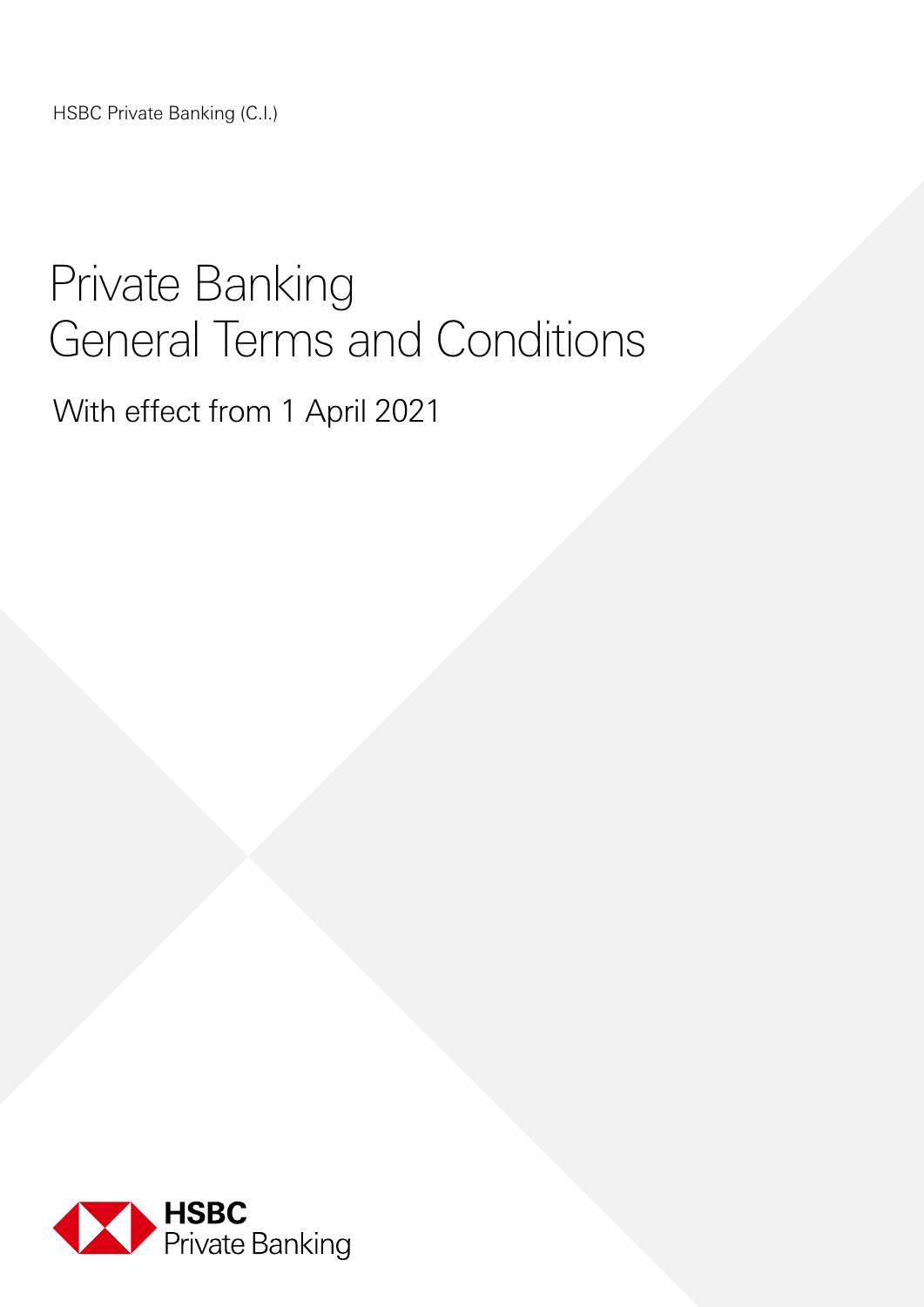## Introduction

**HSBC Private Banking** is the collective name used to describe members of the HSBC Group which provide private banking services world-wide. HSBC Private Banking in the Channel Islands includes HSBC Private Banking (C.I.), a division of HSBC Bank plc, Guernsey Branch.

#### **These General Terms and Conditions form the basis of the contract between you and us and will:**

- ® Apply if you have an account, including sole/joint/corporate or trustee accounts with us;
- ® Explain our obligations to you and your obligations to us; and
- ® Apply to all our services although they may be added to or varied by specific terms and conditions for certain services.

To protect us and our customers from the risks associated with money laundering and fraudulent transactions generally, it has become ever more important for us to ensure that our files reflect evidence of the care that we have taken to demonstrate that we are dealing properly with our customers' financial affairs.

In these General Terms and Conditions:

- ® "**we/us/our**" means HSBC Private Banking (C.I.), a division of HSBC Bank plc, Guernsey Branch and any person entitled at any future date to exercise all or any of our rights under any contract or agreement that is governed by these General Terms and Conditions;
- ® "**you**" means all and any persons party to any contract or agreement that is governed by these General Terms and Conditions in their capacity as our customer; and
- ◆ all references to "you", "your", "his" and "himself" and any similar references shall, in the event that the customer is a body corporate or one or more individuals acting in their capacity as trustee of a trust or a body corporate acting in its capacity as trustee of a trust, and where the context so admits, be deemed to be references to such a customer or customers (as the case may be).

Various other abbreviations and terms used throughout these General Terms and Conditions are defined in Section O.

#### **We may change these General Terms and Conditions provided we give you at least 30 days' written notice.**

PLEASE READ THESE TERMS AND CONDITIONS CAREFULLY. IF YOU HAVE ANY QUERIES PLEASE CONTACT OUR OFFICE.

Any banking services in Guernsey, Channel Islands, will be undertaken with the Guernsey Branch of HSBC Bank plc. The principal place of business of the Guernsey Branch of HSBC Bank plc is Guernsey. HSBC Bank plc is a wholly owned subsidiary of HSBC Holdings plc.

HSBC Private Banking (C.I.) is a division of HSBC Bank plc, Guernsey Branch. HSBC Bank plc, Guernsey Branch is licensed by the Guernsey Financial Services Commission for Banking, Insurance Intermediary and Investment Business. HSBC

Bank plc is registered in England and Wales number 14259. Registered office: 8 Canada Square, London, E14 5HQ. Authorised by the Prudential Regulation Authority and regulated by the Financial Conduct Authority and the Prudential Regulation Authority.

Please note that as this service is provided from Guernsey, the rules and regulations which govern this service are primarily those of Guernsey rather than the UK. Accordingly, you will not have the right to claim through the UK Financial Services Compensation Scheme. Further information about the regulatory regime applicable to this service is available on request.

HSBC Bank plc, Guernsey Branch is a participant in the Guernsey Banking Deposit Compensation Scheme (the "Scheme"). The Scheme offers protection for 'qualifying deposits' up to £50,000, subject to certain limitations. The maximum total amount of compensation is capped at £100,000,000 in any 5 year period. Full details are available on the Scheme's website (**dcs.gg**) or on request by contacting us at the address set out at the back of these General Terms and Conditions.

### Terms and conditions for the opening and operating of banking accounts

#### **A. Opening an account**

**1.** If you wish to open an account with us, we will ask you for proof of your identity and if you are opening a personal or joint account we will require evidence of your current residential address. We will also ask for proof of your financial standing and such other information as we deem necessary in order to comply with our legal and regulatory obligations. To satisfy ourselves that our services will be appropriate for you we may also ask you for such information as we consider necessary to ensure that we are fully aware of your requirements. We have the right to decline your application to open an account or decline to accept your money without explanation. In order to comply with all applicable regulatory requirements, we may ask you to provide information and/or documents confirming the source of your funds and the source of your wealth, including information about where in the world you have generated income and/or generated your wealth during your lifetime.

**2.** To enable us to pay items from your account and act on your instructions in respect of your account we will ask you to complete a mandate telling us who is authorised to make payments from or give instructions in respect of your account and provide specimen signatures. If you are opening a joint account we will ask for specimen signatures from all of you. Subject to legal requirements, we may also accept from you a mandate which authorises another person to operate your account. For a company, we will also require a copy of the company's statutory documents and, in certain cases, may require other documents e.g. a board resolution authorising company borrowing. For a club, society or association, we will also require a copy of the rules and any relevant licences and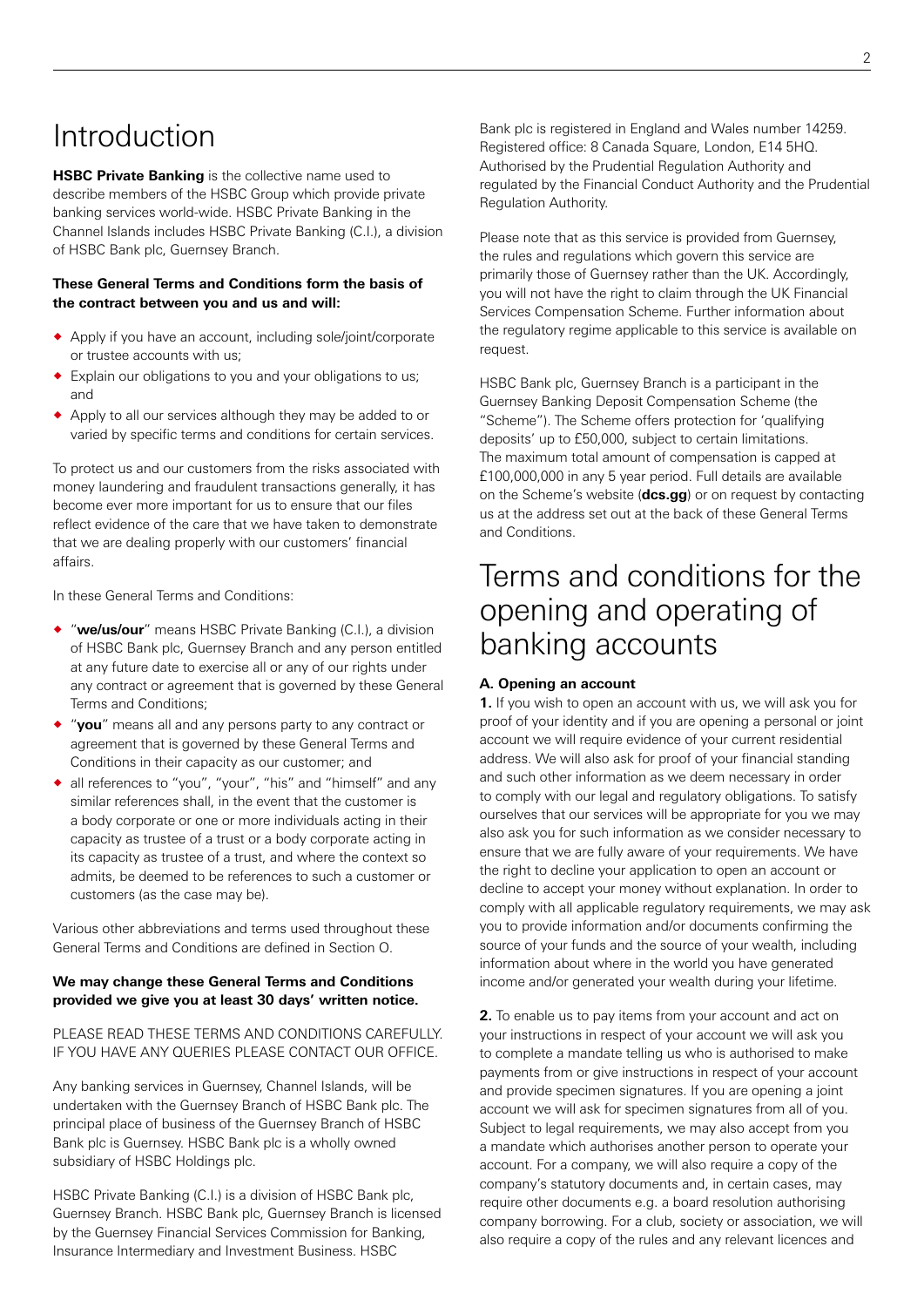certificates. For a trust, we will ask you for copies of certain extracts from the trust deed.

**3.** We shall be entitled to accept and execute instructions of any nature believed by us to be genuine and purporting to be signed, given or issued by you or by any person authorised on your behalf in accordance with the authorisation in the appropriate application form and mandate. If, in our opinion, there is any ambiguity or conflict in any instructions given by you or any such authorised persons we may (but we are not obliged to) choose not to act on such instructions until the ambiguity or conflict has been resolved to our satisfaction. Where you request us to accept instructions by telephone, facsimile or e-mail, the following conditions shall apply:

3.1 We shall be entitled (but not bound) to accept as genuine and act upon any telephone or e-mail instruction believed by us in good faith to have been given by you or any authorised person and upon any signature which in our absolute discretion appears to be the signature of you or any authorised person on a facsimile instruction. We shall not be under any obligation to inquire into the genuineness of any telephone, email or facsimile instruction nor into the good faith of the person giving any telephone, e-mail or facsimile instruction and such telephone, email or facsimile instruction shall be binding on you.

3.2 We shall not be obliged to act upon any telephone, facsimile or e-mail instruction to remit or transfer any amount to a third party.

3.3 We shall be entitled to require receipt of an original written instruction from you or any authorised person prior to executing any instructions contained in such telephone instruction.

3.4 We shall be entitled to require receipt of an original written confirmation of a facsimile instruction from you or an authorised person prior to executing any instructions contained in such facsimile instruction. You acknowledge that you have considered fully the risks inherent in the giving of a facsimile instruction and in particular that non-original signatures on the facsimile may be forged and that facsimile instructions may be transmitted to incorrect numbers, may never reach us and may, therefore, become known to third parties thereby losing their confidential nature.

3.5 You acknowledge that it is not possible to secure and maintain confidential internet communications, including e-mail, (whether encrypted or not); that any e-mail can be delivered to a wrong address or that delivery may not be timely; that any e-mail is capable of being intercepted by third parties at any time and accordingly the confidentiality, security and integrity of any internet communications, including e-mail, cannot be assured.

3.6 You will be responsible for and will reimburse us if we incur losses, expenses or other costs as a result of your negligent act or omission. You will not be responsible for any losses, expenses or costs arising as a result of our negligence or default.

3.7 You agree not to send or transmit any e-mail which contains a virus or other media damaging to our property or computer systems or which may be defamatory, libelous, slanderous, obscene, abusive, offensive, menacing or immoral and to abide with all relevant laws, regulations and international conventions or treaties governing the content and transmission of internet communications, including e-mails.

3.8 You agree not to hold us liable for any damage which you may suffer with respect to any e-mail effected between you and us or otherwise by reason of any third party receiving, gaining access to, obtaining, alerting or distorting any information or document transmitted by e-mail; or by reason of any other inaccuracy, imperfection, lack of quality, ineffective transmission, alteration or distortion affecting internet communications including e-mails; or in respect of any other document, financial data or other information prepared, circulated or otherwise processed by us including or relying upon such internet communications, including e-mail; or by us acting upon any internet communication, including e-mail, purporting to come from you even though it may not have come from you.

**4.** By completing and signing the appropriate application form and mandate you agree that your account will operate subject to and in accordance with these General Terms and Conditions.

**5.** Charges and fees for the services provided under these General Terms and Conditions are set out in our prevailing schedule of charges for private banking, banking and investment services (the "Schedule of Charges").

#### **B. Operating your account**

**1.** You will receive interest on Current and Call Deposit account(s) at the appropriate rate which may be varied at our discretion. We reserve the right to apply a negative credit interest rate if the prevailing market credit interest rate for any currency is negative at any time. Current accounts are subject to minimum balances below which no interest is paid. The interest rate on fixed deposits will be fixed at the outset and the rate is guaranteed for the whole term of the deposit as set out in the relevant contract advice for the deposit.

**2.** Interest when payable by us will be credited to (or, where a negative credit interest rate applies, payable by you will be debited to) Current and Call Deposit account(s) on the last day of each of March, June, September, and December.

When time deposits mature, interest can, on your instructions, be paid into a separate Income Current account and the initial deposit paid to a Capital Current account.

Interest is calculated on a daily basis on cleared balances and on the basis of a 360 day or 365 day year in accordance with market convention for the currency of the relevant account. Interest on fixed deposits is paid in full on maturity of the deposit – as set out in the relevant contract advice for the deposit. Information on current interest rates can be provided upon request.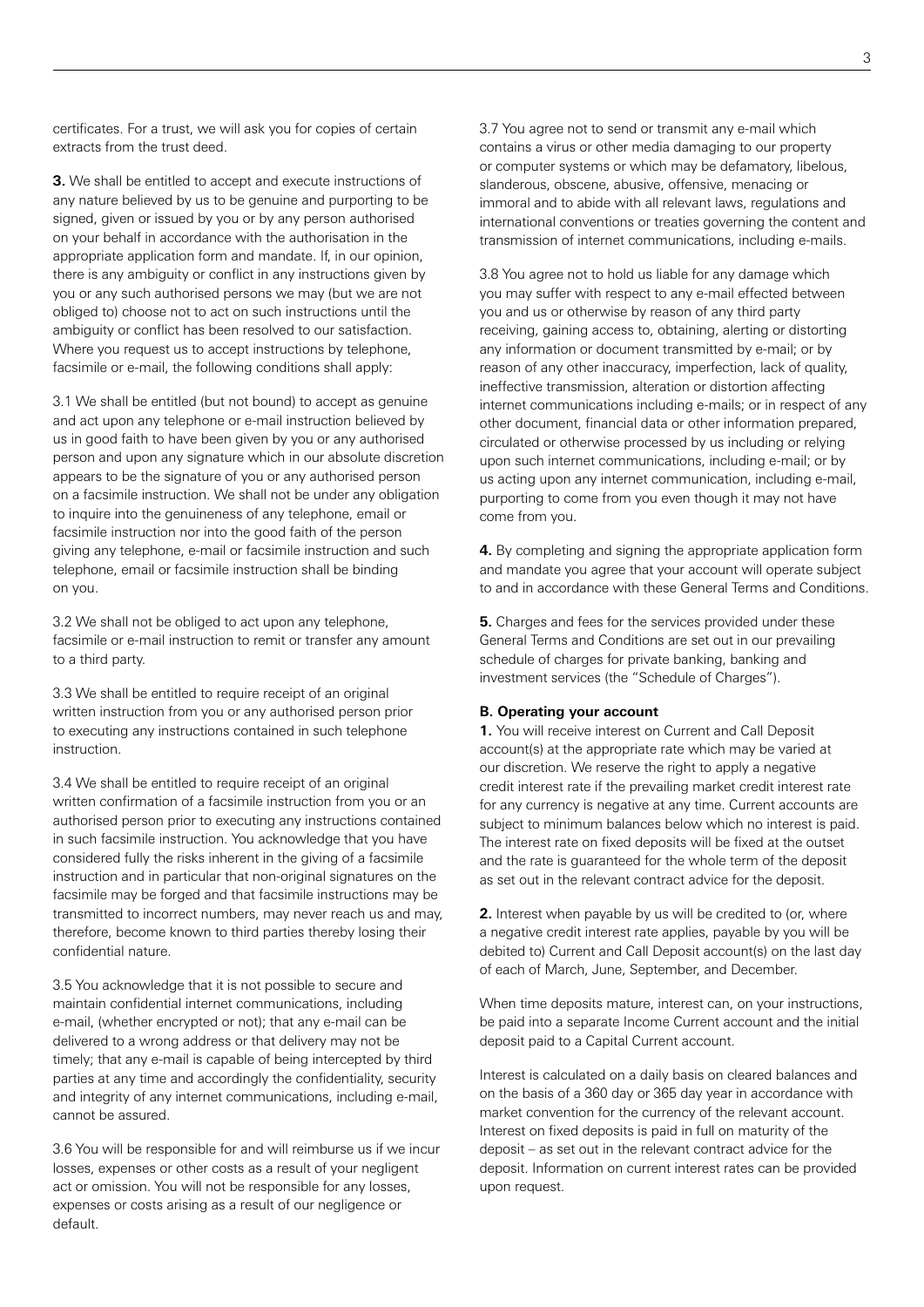**4.** You must not use a personal account for business purposes.

**5.** We have the right to set off credit balances on any account you hold with us to reduce or repay any debit balances on any other accounts you hold with us anywhere in the same name whether or not these accounts are in the same currency. If your accounts are denominated in different currencies we may convert the currencies to enable us to effect the set off contemplated in this clause B5 on such terms and at such rate as we may determine.

5.1 In connection with the above you irrevocably authorise us to:

(i) adjust any interest payable; and

(ii) convert one currency to another and, if we do, to do so at our then prevailing spot selling rate of exchange for that currency; and in doing so, you agree that we shall have no liability to you.

5.2 Nothing in this clause B5 shall prevent the exercise by us of any other right of set-off or of any right of combination of accounts in and towards satisfaction of any indebtedness of liability (whether actual, future or contingent) to us.

5.3 In the case of an individual account holder, our rights as described shall not be affected by death or legal incapacity.

**6.** You can make payments into your account in a variety of ways e.g. BACS, SWIFT or personal cheque denominated in sterling only. However, we do not accept cheques denominated in any currencies other than sterling and we will not encash travellers cheques (in any currency) or US dollar monetary instruments (such as US postal orders). If you send money from outside the UK through any bank which is a member of SWIFT (Society for World-wide Interbank Financial Telecommunications) or via other alternative authenticated means the time it will take for funds to reach your account depends on the time zones involved and the cut-off times applied for processing of payments in different parts of the world.

**7.** We suggest that all outgoing payments are valued up to two working days forward (usually referred to as 'spot value') to allow for the transmission of funds. Certain currencies can be valued for the same day or the following day, please contact us for further information. When instructing such payments you must also supply us with full beneficiary details, including their name, account number and address details. Address details should be provided in full, but at a minimum must include their city and country. Failure to provide the required details may incur delays in the processing of your outgoing payment request.

**8.** If a third party is making a payment into your account, their bankers must supply full remitter details on the instruction. This will include the name, account number and full address of the remitter. They must also provide their bankers with your correct

account number, the correct name in which your account is held and any other correct information that we may require from time to time. If they fail to provide us with all the correct details, then, we may contact the sending bank and ask them to provide a corrected instruction.

Alternatively, we may return the funds to the account and institution that sent them to us.

**9.** We will make payments from your account if:

(i) they are authorised by you in any of the ways set out in clauses A2 or A3 of these General Terms and Conditions or if you give us instructions in any other way detailed in these General Terms and Conditions;

(ii) there are sufficient cleared funds in your account to cover the payments or the amounts due are covered by an overdraft we have agreed with you;

(iii) we have sufficient information relating to the payment to satisfy any legal or regulatory requirements imposed on us from time to time; and

(iv) without limiting the generality of paragraph B9(iii) immediately above, the provisions of clause B7 above have been satisfied.

**10.** Generally, we will not permit payments to be made out of your accounts on behalf of persons other than us or you (any such person a "**Third Party**") except in accordance with this clause B10. In particular:

(i) If you wish to make a payment from your account on behalf of a Third Party then you must advise us of this in advance of or simultaneously with the relevant instructions.

(ii) We reserve the right to refuse in our absolute discretion to make any payment on behalf of a Third Party.

(iii) In deciding whether to permit a payment to be made from your account on behalf of a Third Party, we reserve the right to request further details on the Third Party prior to executing the payment. Details of any Third Party will be included in the payment instructions of any payments made of this nature. The request for such information is not and shall not be construed to be any form of acceptance and approval or other undertaking to make the payment.

**11.** We will take into account any other payments which we have paid or agreed to pay from your account(s) or for which authorisation has been given.

We may decide to make payments from your account which may cause it to go overdrawn or exceed an overdraft limit we have agreed with you. This does not mean we will allow you to do so another time.

Please be aware there may be a delay in carrying out your instructions while monitoring and/or fraud prevention checks take place.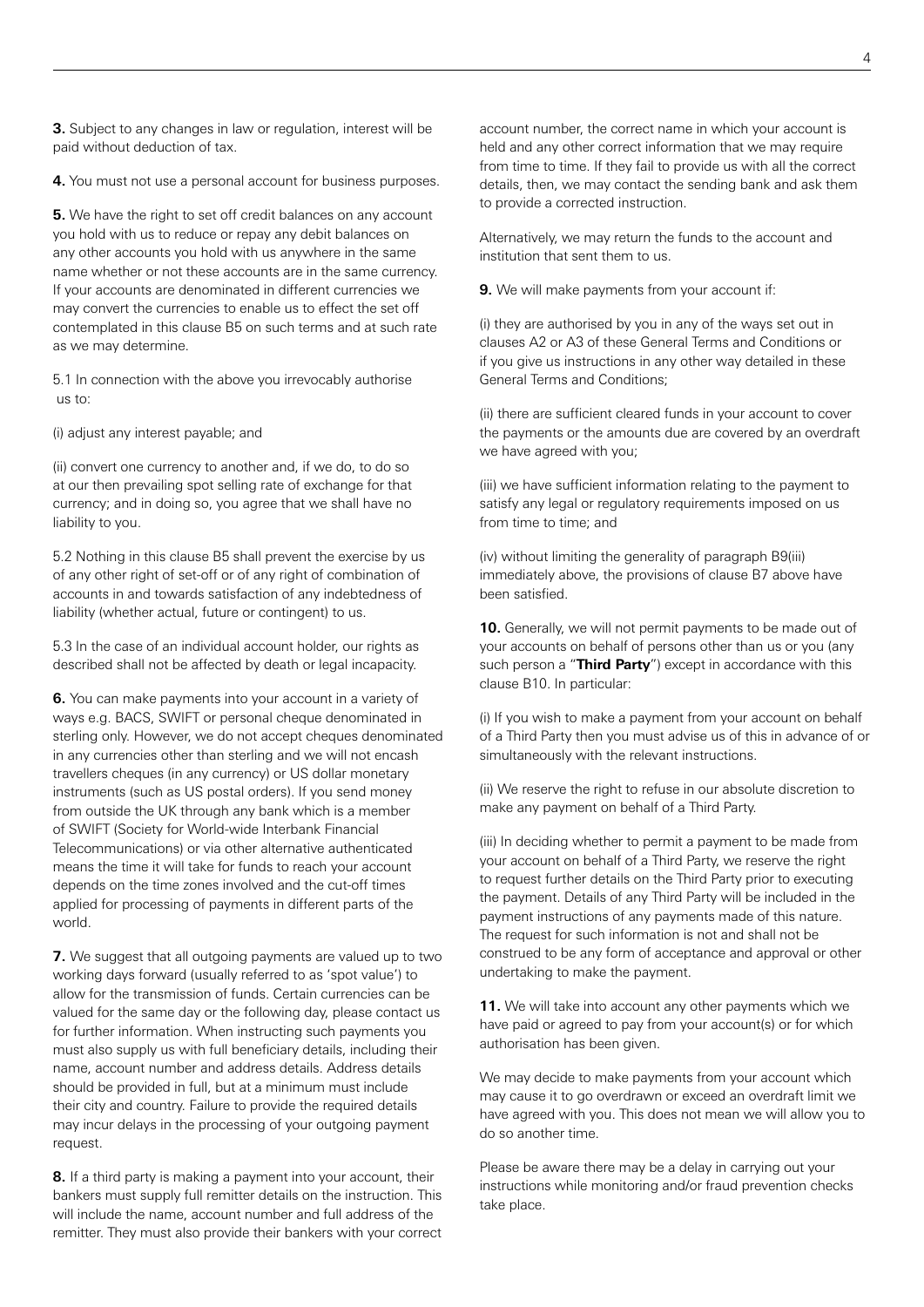**12.** Furthermore, to meet any applicable compliance obligations relating to or in connection with the detection, investigation and prevention of financial crime (including without limitation money laundering, terrorist financing, bribery, corruption, tax evasion, fraud, evasion of economic or trade sanctions and/or violations, or attempts to circumvent or violate and laws or regulations relating to the same), we may impose restrictions on cash deposits into or withdrawals from your account(s). This may result in us carrying out your instructions either by paying out the amount in cash, by remitting a bank cheque, or by paying the amount or transferring the assets to an account with another bank as you may nominate and we may agree.

**13.** Subject to clause B12:

(i) Payments may be made by sterling cheque or by electronic means from your Sterling or multi-currency account if you instruct us to do so.

(ii) Electronic payments may be made from your current accounts by standing order. If you require further information about standing orders, please contact us.

**14.** If you instruct us to make payments denominated in a currency other than the currency of your account, we will provide details on your statement of account of the rate of exchange and of the fees we may have charged.

**15.** When you give us advance notice of a payment you want us to make, you will normally only be able to cancel the instruction up to two Business Days before you ask us to make the payment.

**16.** At least once every twelve months, or more frequently if required by local regulations, we will send you a statement showing the transactions passing through your account. You should check your statements carefully and tell us as soon as possible if you find any mistakes.

**17.** If we make an incorrect entry on your account and, either you tell us about it or we notice it, then we will correct it.

**18.** When we provide you with details of the balance on your account, however we make this available to you, it may include transactions that are still being processed such as cheques that are in the process of being cleared and so may be subject to change. It may not represent funds that are available for you to withdraw. We may also provide you with details of the available balance on your account. This represents funds you are able to withdraw (subject to any restrictions on withdrawal), and includes the amount of any overdraft we have agreed with you. Your account and the transactions passing through it may be affected by a court order; for example, relating to your bankruptcy or the freezing of your assets including your account or otherwise injuncting us from being able to carry out your instructions in respect of your account. If so, the balance may change and transactions may not be processed or may be reversed.

**19.** Charges, if any, for standard account activity will be calculated as set out in our standard tariff or any tariff we negotiate separately with you.

**20.** If your account is dormant i.e. an account that you have forgotten about or not used for an extended length of time then, unless it has a minimum balance below which no interest is paid, you will continue to receive interest at the appropriate rate.

#### **C. Fixed deposits**

**1.** Deposits may only be made:

(i) for periods that we allow;

(ii) in a single currency as approved by us;

(iii) subject to any minimum amount for the time being specified by us for a deposit in the relevant currency; and

(iv) by debit to your Current account.

**2.** You irrevocably authorise us to debit your Current account with the amount of the deposit to be made on the deposit date.

**3.** Interest will be paid on the maturity of a fixed deposit. The rate of interest will be specified in the relevant contract advice comprising a written confirmation from us to you in relation to and confirming certain matters relating to the deposit.

**4.** The deposit and interest payable on it will be paid on the maturity date by way of credit to your Current account.

**5.** On the maturity date of your fixed deposit, we will pay the amount of the deposit together with interest to your Current account held with us or such other of your accounts with us as you may nominate and we may agree.

If you require the amount of the fixed deposit together with the interest accrued to be reinvested into another fixed deposit then;

(i) if your account is held in sterling, we require your instructions before 10am Guernsey time on the maturity date; or by any other time that we may advise separately; or

(ii) if your account is held in a currency other than sterling, we require your instructions two (2) Business Days before the maturity date or by any other time that we may advise separately.

**6.** We will send you a contract advice in respect of any renewed deposit.

**7.** You may only withdraw a deposit during its deposit period with our consent. If we consent to you withdrawing the whole (or any part) of a fixed deposit during its deposit period you will be liable on withdrawing the deposit (or relevant part of it) to pay a fee and an interest adjustment (to compensate us for replacing the amount withdrawn with alternative funds for the remaining term of the deposit together with an applicable margin) which will be calculated in accordance with the Schedule of Charges. Any such fee and interest adjustment will be debited from your Current account.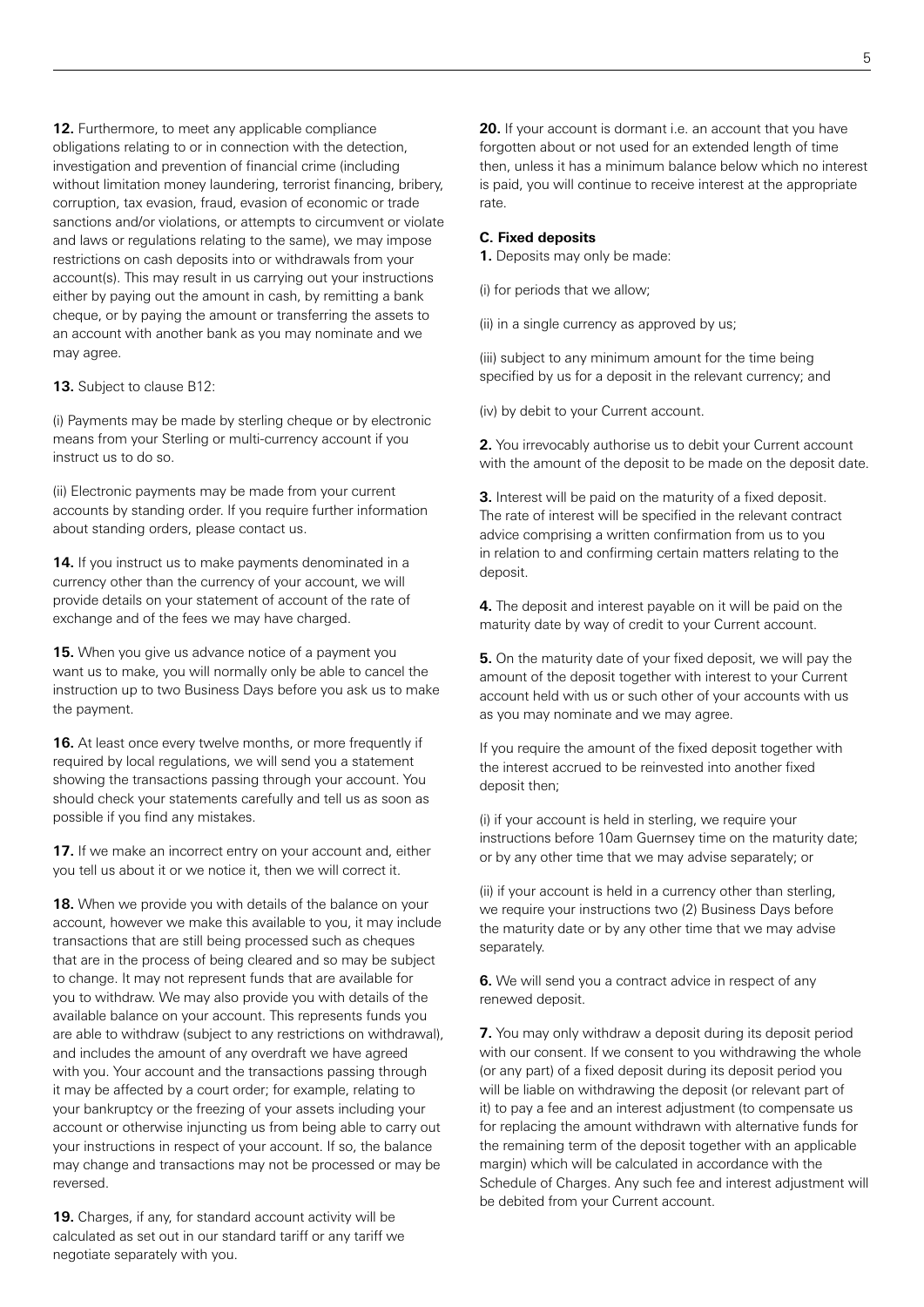**8.** You irrevocably authorise us at any time in our sole and absolute discretion, with or without prior notice to you, to pay and apply any monies from time to time standing to the credit of any of your account(s) in the same name and capacity with us including any fixed deposit (whether in sterling or any other currency, on Current account or on any term deposit account) (the "Customer Accounts") in and towards satisfaction of any indebtedness you owe to us or any liability (whether actual, future or contingent) you have to us. If we do decide to do so we will tell you why and when it has been done.

8.1 In connection with the above you irrevocably authorise us to:

(i) bring to an end early any fixed deposit period applying to any of the Customer Accounts and to adjust any interest payable; and

(ii) convert one currency to another and, if we do, to do so at our then prevailing spot selling rate of exchange for that currency; and in doing so, you agree that we shall have no liability to you.

8.2 Nothing in this clause C8 shall prevent the exercise by us of any other right of set-off or of any right of combination of accounts in and towards satisfaction of any indebtedness or liability (whether actual, future or contingent) to us.

8.3 In the case of an individual account holder, our rights as described shall not be affected by death or legal incapacity.

**9.** We may at any time and for any reason terminate a fixed deposit contract on or prior to the maturity date.

#### **D. Borrowing from us**

**1.** Your account(s) must not go overdrawn unless you have agreed an overdraft with us, in which case your account(s) must not go over any agreed overdraft limit.

**2.** Borrowing can be arranged either by overdraft or a separate loan subject to status. The most suitable form of borrowing will be agreed between you and us. In some cases security may be required. The terms will be confirmed in writing.

**3.** Interest terms on authorised overdrafts will be mutually agreed between us. Unauthorised overdrafts will be charged interest at our prevailing standard debit interest rate and the amount debited to your account on the last day of each of March, June, September and December.

**4.** If your account has a debit balance in any one month period we may make a charge the amount of which may be varied at our discretion. We will tell you if we change such charge.

**5.** Your Current account should always be kept in credit unless we have agreed an overdraft with you. Any overdraft limit agreed with us should not be exceeded without our prior agreement. If you think your accounts may become overdrawn, please contact us as soon as possible.

**6.** We may decide not to pay a cheque or other item if it would make your account become overdrawn or exceed an agreed overdraft.

If an overdraft is agreed, the interest rate, any arrangement fee, renewal fee and other terms will be shown in the letter of confirmation. In addition, charges and interest calculated in accordance with this Section D of these General Terms and Conditions will be payable.

**7.** If we pay a cheque or other item issued by you and as a result your account becomes overdrawn or exceeds your agreed overdraft limit, this does not mean that we have agreed an overdraft or an increased limit. You must pay sufficient money into your account to cover the amount of the cheque or other item without delay.

#### **8. In addition to charging interest for unauthorised overdrafts we may also charge a fee to cover the cost of the administration involved.**

**9. Unless we have agreed other terms with you in writing, we may at any time withdraw your overdraft limit and demand immediate repayment of any money you owe us. Unless we agree otherwise with you we will continue to charge interest and make charges at the same rate(s) and on the same basis after demand has been made.** 

**10.** If any accounts you hold with us are in credit, we may use them to reduce or repay any amounts you owe on other accounts you hold with us anywhere in the same name (including any card accounts and any joint accounts) whether or not those accounts are in the same currency. If we decide to do so, we will tell you why and when it has been done.

10.1 In connection with the above you irrevocably authorise us to:

(i) bring to an end your overdraft limit applying to any Customer Accounts and to adjust any interest payable; and

(ii) convert one currency to another and, if we do, to do so at our then prevailing spot selling rate of exchange for that currency; and in doing so, you agree that we shall have no liability to you.

10.2 Nothing in this clause D10 shall prevent the exercise by us of any other right of set-off or of any right of combination of accounts in and towards satisfaction of any indebtedness of liability (whether actual, future or contingent) to us.

10.3 In the case of an individual account holder, our rights as described shall not be affected by death or legal incapacity.

#### **11. Responsibility for borrowing**

11.1 Personal customers

You are personally responsible for any money you owe to us whether this arises from your own actions or those of any person authorised by you.

**If your account is a joint account all of you are together and individually responsible for any money owed to us on the account. We may demand repayment from all and any of you for any money owing on the account.**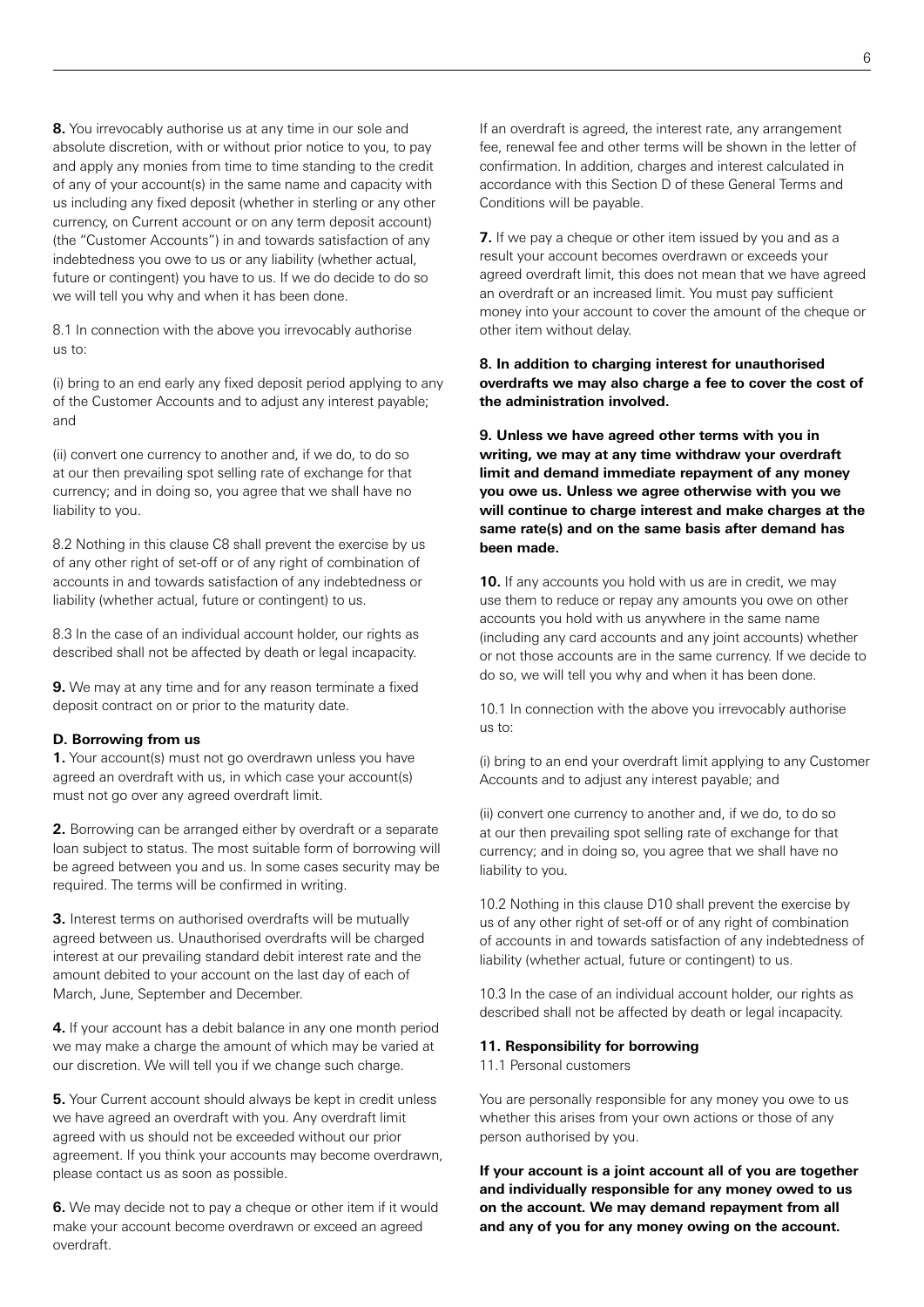**Where any of you also has an account with us in your sole name and that account has a credit balance we can set off these monies against any money owing to us on the joint account even if the account is in a different currency and/or jurisdiction.** 

11.2 Non personal customers

(i) Sole trader

You are personally responsible for any monies your business owes us.

(ii) Partnership, personal representatives and trustees

As well as the account holders being jointly and severally liable for monies owed to us, each partner, personal representative or trustee is jointly and severally liable for any such monies, even if he or she has subsequently ceased to be a partner, personal representative or trustee unless we have agreed otherwise in writing. We have the right to demand repayment from all or any account holders for all or part of such monies.

(iii) Company, club, society, association and charity

The signatories may be liable for monies owed to us and should take separate advice.

#### 11.3 Liability

Where you are liable to us, you hereby waive any existing or future right which you may have under the laws of Guernsey:

(i) whether by virtue of the 'droit de division' or otherwise to require that any liability owed to us be divided or apportioned with any other person or reduced in any manner whatsoever; and

(ii) whether by virtue of the 'droit de discussion' or otherwise to require that recourse be had to the assets of any other person before any claim is enforced by us against you.

#### **E. Your information**

**U** The terms and conditions in clauses E1 to E7 immediately below apply to all of the products and services covered by these General Terms and Conditions.

#### **1. Definitions**

Capitalised terms used in this Section E shall have the meanings contained either in this Section E or in Section O, unless the context otherwise requires.

#### **2. Collection, processing and sharing of Customer Information**

This Section E explains how we will use your information and that of any Connected Persons. By applying for and/or using the Services, you agree that you and any Connected Persons shall be treated for the purposes of any applicable data protection laws, including without limitation the Data Protection (Bailiwick of Guernsey) Law, 2001 as having consented to us and any other members of the HSBC Group using Customer Information in accordance with this Section E.

Customer Information will not be disclosed to anyone (including other members of the HSBC Group), other than where:

(i) we are legally required to disclose including pursuant to our obligations in relation to FATCA, CRS and/or any other regime applicable to us from time to time;

(ii) we have a public duty to disclose;

(iii) our or a third party's legitimate business purposes require disclosure;

(iv) the disclosure is made with your consent; or (v) it is disclosed as set out in this Section E.

#### **3. Collection**

We and other members of the HSBC Group may collect, process, use and share Customer Information (including relevant information about you, your transactions, your use of our products and services, and your relationships with the HSBC Group). Customer Information may be requested from you (or a person acting on your behalf), or may also be collected by or on behalf of us, or other members of the HSBC Group, from other sources (including from publically available information), generated or combined with other information available to us or any other member of the HSBC Group.

#### **4. Processing**

We and/or members of the HSBC Group will process, transfer and disclose Customer Information in connection with the following purposes (the "**Purposes**"):

(i) providing Services and for any transactions requested or authorised by you;

(ii) meeting Compliance Obligations;

(iii) conducting Financial Crime Risk Management Activity;

(iv) collecting any amounts due from you;

(v) conducting credit checks and obtaining or providing credit references;

(vi) enforcing or defending our, or another member of the HSBC Group's, rights;

(vii) for our internal operational requirements or such requirements of the HSBC Group (including, without limitation, credit and risk management, system or product development and planning, insurance, audit and administrative purposes); and

(viii) maintaining our overall relationship with you (including marketing or promoting financial services or related products to you and market research)

#### **5. Sharing**

By applying for and/or using the Services, you agree that we may (as necessary and appropriate for the Purposes) transfer and disclose any Customer Information to the following recipients (who may be outside of the Channel Islands and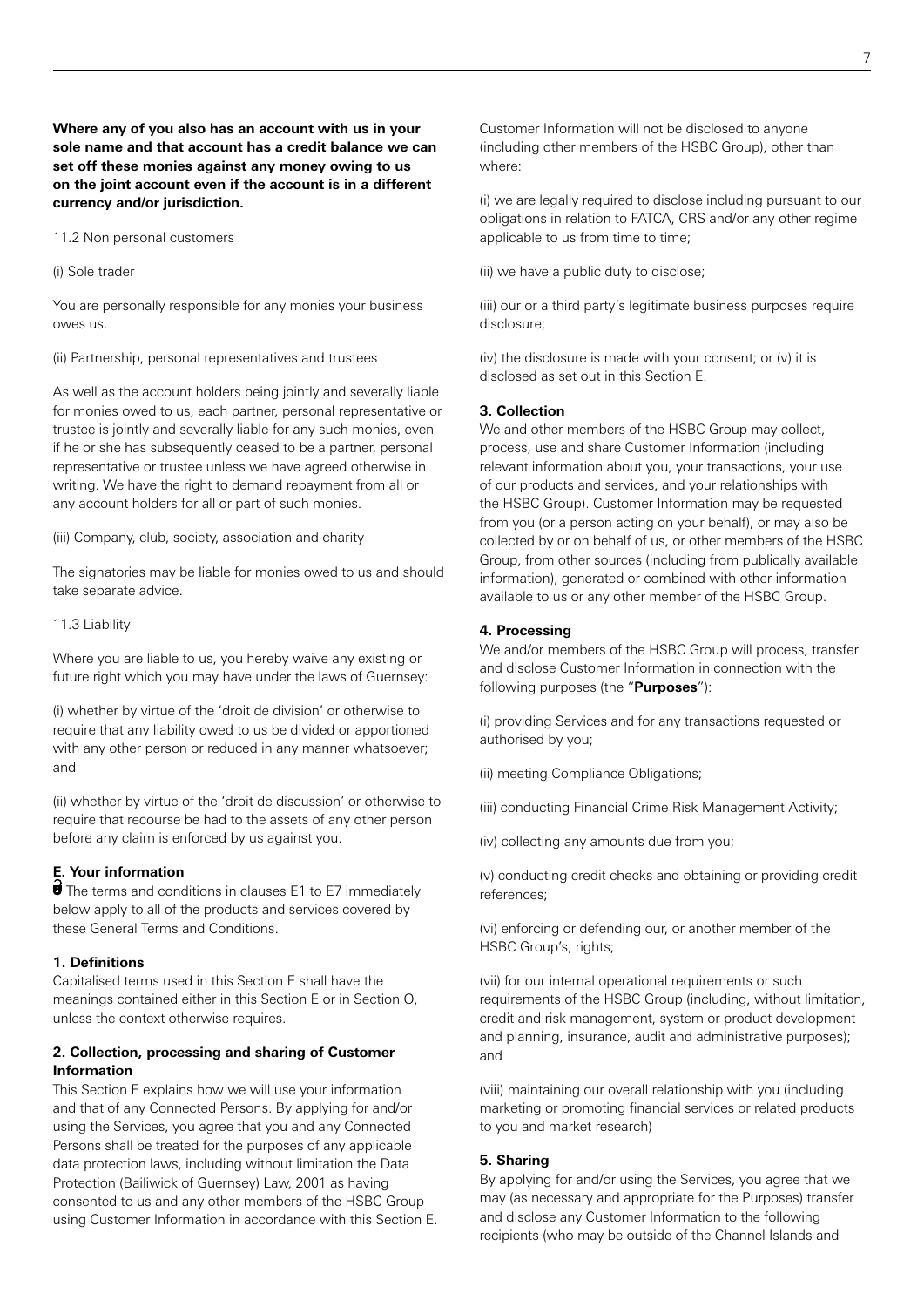outside of the European Union and who may be located in the United States and who may also process, transfer and disclose such Customer Information for the Purposes):

(i) any member of the HSBC Group;

(ii) any sub-contractors, agents, service providers, or Associates of the HSBC Group (including their employees, directors and officers); (iii) in response to any requests from any Authorities;

(iv) anyone acting on behalf of you, payment recipients, beneficiaries, account nominees, intermediary, correspondent and agent banks, clearing houses, clearing or settlement systems, market counterparties, upstream withholding agents, swap or trade repositories, stock exchanges, companies in which you have an interest in securities (where such securities are held by us for you);

(v) any party acquiring an interest in or assuming risk in or in connection with the Services;

(vi) other financial institutions, credit reference agencies or credit bureaus, for obtaining or providing credit references;

(vii) any third party fund manager who provides asset management services to you;

(viii) any introducing broker to whom we provide introductions or referrals;

(ix) in connection with any HSBC Group business transfer, disposal, merger or acquisition;

(x) fraud prevention agencies (if you provide false or inaccurate information and fraud is identified); and

(xi) other banks for the purpose of providing any products or services, such as where you make transfers or payments to account holders at other banks, wherever located, including in jurisdictions which do not have data protection laws that provide the same level of protection as the jurisdiction in which the Services are supplied.

#### **6. Your obligations**

6.1 You agree to inform us promptly, and in any event within 30 days, in writing if there are any changes to Customer Information supplied to us or any other member of the HSBC Group from time to time, and to respond to any request from us, or another member of the HSBC Group.

6.2 You confirm that every Connected Person whose information (including Personal Data or Tax Information) has been provided to us or another member of the HSBC Group has been notified of and agreed to the processing, disclosure and transfer of their information as set out in this Section E. You shall advise Connected Persons that they may have rights of access to, and correction of, their Personal Data.

#### 6.3 Where:

® you fail to provide Customer Information that we reasonably request; or

- ® you withhold or withdraw any consents which we may need to process, transfer or disclose Customer Information for the Purposes; or
- ® we or another member of the HSBC Group has suspicions regarding the possible commission of Financial Crime or you present a potential Financial Crime risk to a member of the HSBC Group;

#### we may:

(i) be unable to provide new, or continue to provide all or part of the, Services to you and we reserve the right to terminate our business relationship with you;

(ii) take actions necessary for us or another member of the HSBC Group to meet the Compliance Obligations; and/or (iii) block, transfer or close your account(s).

In addition, any failure on your part to supply your, or your Connected Person's, Tax Information and accompanying statements, waivers and consents, may result in us making our own decision with respect to your status, including whether to report you to a Tax Authority, and may require us or other persons to withhold amounts as may be legally required by any Tax Authority and paying such amounts to any Tax Authority.

#### **7. Data protection**

Whether it is processed in a home jurisdiction or overseas, in accordance with data protection legislation, Customer Information will be protected by a strict code of confidentiality and security which all members of the HSBC Group, their staff and third parties are subject to.

#### **8. Financial Crime Risk Management Activity**

8.1 We, and members of the HSBC Group, are required, and may take any action we consider appropriate in our sole and absolute discretion, to meet Compliance Obligations in connection with the detection, investigation and prevention of Financial Crime ("Financial Crime Risk Management Activity").

Such action may include, but is not limited to:

(i) screening, intercepting and investigating any instruction, communication, drawdown request, application for Services, or any payment sent to or by you, or on your behalf;

(ii) investigating the source of or intended recipient of funds;

(iii) combining Customer Information with other related information in the possession of the HSBC Group; and/or

(iv) making further enquiries as to the status of a person or entity, whether they are subject to a sanctions regime, or confirming your identity and status.

8.2 To the extent permissible by law, neither we nor any other member of HSBC Group shall be liable to you or any third party in respect of any Loss whether incurred by you or a third party in connection with the delaying, blocking or refusing of any payment or the provision of all or part of the Services or otherwise as a result of Financial Crime Risk Management Activity.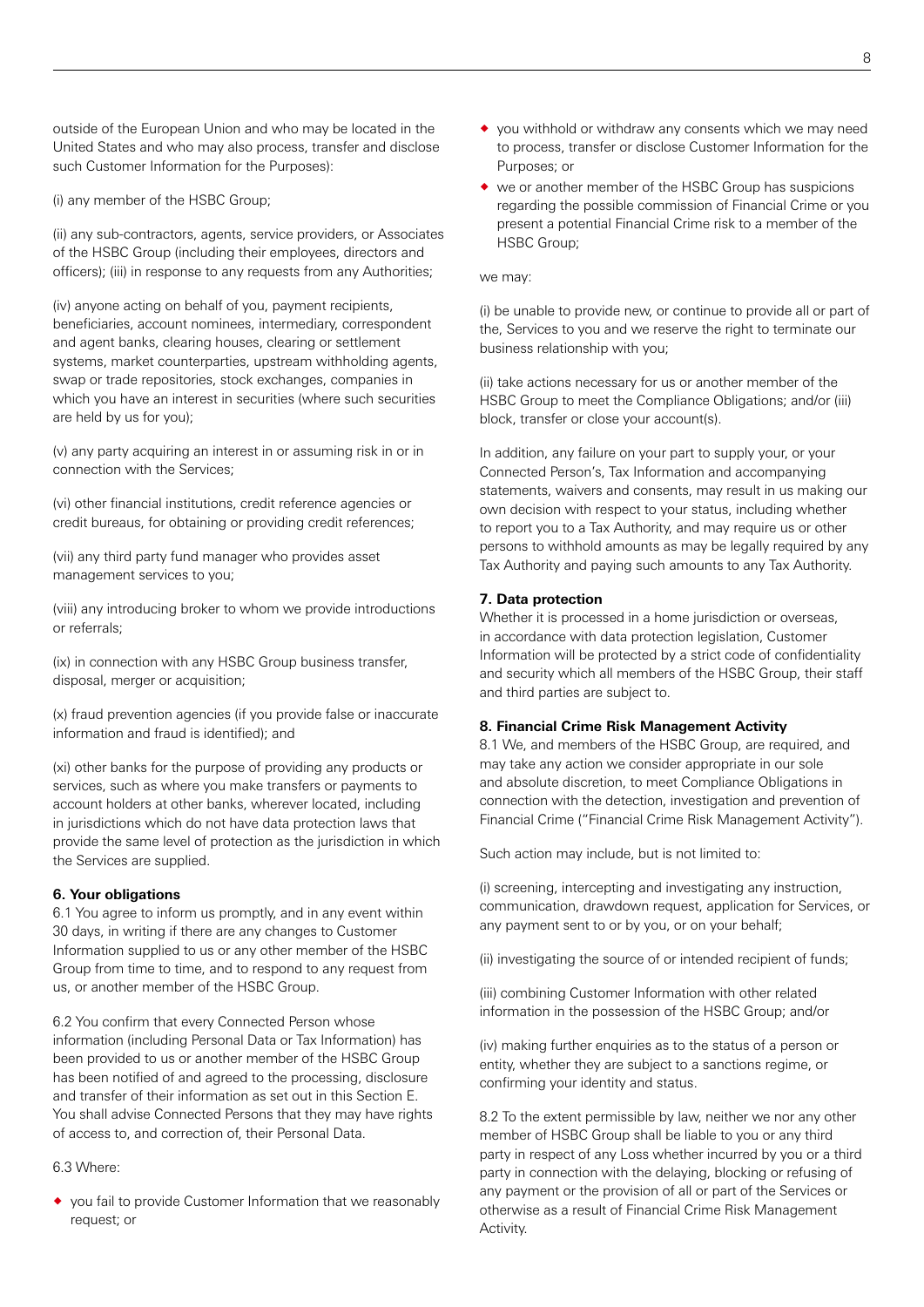#### **9. Credit Reference Agencies**

9.1 Information held by credit reference agencies is used by lenders to help verify the identity of customers and, where they wish to obtain credit, assess their ability to meet financial commitments. This enables accounts to be opened more quickly and reduces the need to obtain references from employers or other financial service providers.

9.2 When considering applications, and from time to time during a customer's relationship with it, we may make searches and share information regarding that customer with credit reference agencies who, where appropriate, will supply us with information about that customer's credit history and information e.g. from the electoral registers in Guernsey and elsewhere to verify that customer's identity. Credit reference agencies record whether or not a customer's application is for credit even if that customer does not proceed and if a customer makes a number of applications for credit within a short period of time, this may temporarily affect their ability to obtain credit.

9.3 If one of our customers applies for a product or service with another person which may involve that customer borrowing from us, an "association" between that customer and their fellow applicant(s) will be created by the credit reference agencies, which will link those applicants' financial records unless and until they file a "notice of disassociation" with the agency.

9.4 Information held about a customer by credit reference agencies may already be linked to records relating to one of that customer's "financial associates". If so, any application for credit will be assessed with reference to the records of any "associate".

9.5 If you borrow and do not repay in full and on time or make proposals for repayment acceptable to us within twenty eight (28) days of demand and the amount owed is not in dispute, we may tell credit reference agencies who will record the outstanding debt. If details of a customer's default are given to credit reference agencies, this may affect their ability to obtain further credit.

#### **10. Miscellaneous**

10.1 In the event of any conflict or inconsistency between any of the provisions of this Section E and those in any other service, product, business relationship, account or agreement between you and us, this Section E shall prevail. Any consents, authorisations, waivers that we have requested and permissions that already exist from you in relation to Customer Information shall continue to apply in full force and effect, to the extent permissible by applicable local law.

10.2 If all or any part of the provisions of this Section E become illegal, invalid or unenforceable in any respect under the law of any jurisdiction, that shall not affect or impair the legality, validity or enforceability of such provision in any other jurisdictions or the remainder of this Section E in that jurisdiction.

10.3 To ensure that we carry out customer instructions accurately, to help us continually improve our service and in the interests of security, we may monitor and/or record customer telephone calls with us. Any recordings are our sole property.

10.4 We may make and retain copies of passports, driving licences or other identification evidence provided by customers.

10.5 We will obtain your written consent before providing a banker's reference about you. However, if we receive a request from another financial services institution to verify your identify for money laundering purposes, we may provide this information without further reference to you.

#### **11. Website and E-mail Personalisation**

11.1 When you use a computer or other device to access websites operated by or on behalf of the HSBC Group and associated third parties, information may be stored and accessed on that device:

- $\bullet$  to improve your experience;
- $\bullet$  to improve the functionality, security and performance of those websites;
- ® to provide you with promotional content; and/or
- $\bullet$  to provide us with information about how those websites are used and how users arrive at those websites.

11.2 In the event that you receive e-mails sent by or on behalf of the HSBC Group, such e-mails may contain technologies to track for market research purposes whether you opened those e-mails and whether you accessed internet links contained within those e-mails. You agree to information being stored, accessed and used in this way.

11.3 Members of the HSBC Group may also exchange, analyse and use relevant information about you in the ways described above to ensure that promotional content displayed to you on screen when you use HSBC Group websites is more likely to be relevant and of interest. Further information is available on our cookie policy, site terms and privacy statement at our website **www.hsbcprivatebank.com**.

#### **12. Survival upon termination**

The provisions of this Section E shall continue to apply notwithstanding the termination of these General Terms and Conditions, any termination by us or another member of the HSBC Group of the provision of any Services to you or the closure of any of your account(s).

#### **F. Further provisions**

**1.** We will not make any insurance arrangements in respect of any property held by us on your behalf. It is your responsibility to put such insurance arrangements in place as you think fit.

**2.** We and other members of the HBSC Group are required to act in accordance with the laws and regulations operating in various jurisdictions which relate to the prevention of money laundering, terrorist financing and the provision of financial and other services to any persons or entities which may be subject to sanctions.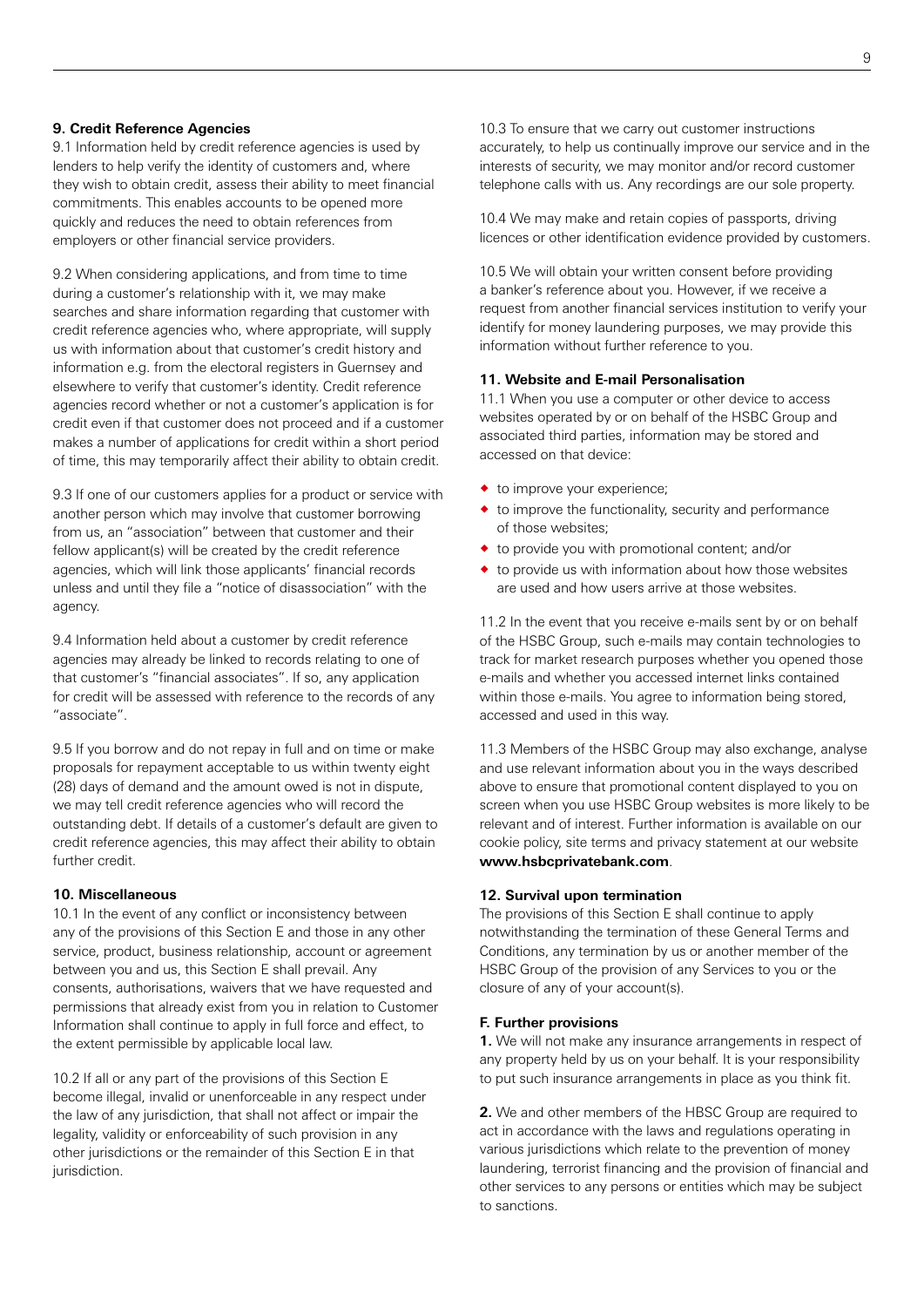We may take, and may instruct other members of the HSBC Group to take, any action which we in our sole and absolute discretion consider appropriate to act in accordance with all such laws and regulations.

Such action may include but is not limited to: the interception and investigation of any payment messages and other information or communications sent to or by you on your behalf via our systems or any other member of the HSBC Groups systems; and making further enquiries as to whether a name which might refer to a sanctioned person or entity actually refers to that person or entity.

Neither we nor any member of the HSBC Group will be liable for loss (whether direct or consequential and including, without limitation, loss of profit or interest) or damage suffered by any party arising out of (i) any delay or failure by us or any member of the HSBC Group in performing any of our duties under these General Terms and Conditions or other obligations caused in whole or in part by any steps in which we in our sole and absolute discretion consider appropriate to act in accordance with all such laws and regulations; or (ii) the exercise of any of our rights under this clause F2.

In certain circumstances the action which we may take may prevent or cause a delay in the processing of certain information. Therefore, neither we nor any member of the HSBC Group, warrants that any information on our systems relating to any payment messages and communications which are subject of any action taken pursuant to this clause F2 is accurate, current or up to date at the time it is accessed, whilst such action is being taken. Subject to the overriding requirements of applicable laws and regulations, we will endeavour to notify you of the existence of such circumstances as soon as it is reasonably practicable.

**3.** We shall not be liable for any loss, damage or delay caused in whole or in part by the action of any government or government agency, authorities, regulatory bodies, law enforcement agencies, industrial action (whether involving our staff or not), equipment failure, or interruption to power supplies, or anything beyond our reasonable control.

**4.** Except as stated below, we will not be liable to you in contract, tort (including negligence), or otherwise for any indirect or consequential loss or damage, however arising (including, but not limited to, loss of business, loss of data, loss of profits and third party claims), whether or not that loss or damage was foreseeable by us. We do not exclude or limit liability for loss of interest on your credit balances, or interest incurred on your debit balances, as a result of any of your instructions to us which we have processed or failed to process in breach of our duties to you. We are not liable for this loss to the extent that it is attributable to your own neglect or default.

**5.** You agree to indemnify us for any legal costs, expenses and disbursements we may incur in relation to running your account including (but without prejudice to the generality of the foregoing) any legal costs incurred due to legal obligations imposed upon us in relation to your account. We reserve the right to immediately set off credit balances you hold with us to reduce or repay these legal costs, expenses or disbursements.

If we decide to take this action, we will tell you why and when it will be done.

**6.** Where we are permitted to select a third party to carry out any of the services which we provide to you we shall use reasonable care in making any such selections. Subject to that, however, we shall not be liable for any failure to perform or for any acts or omissions of any such third party.

**7.** Reasonable care in the processing of payments will be exercised by us and our correspondents. Should such care not be exercised we will be responsible for any loss of a kind which would ordinarily be expected to occur. This includes interest but not loss of contracts or profits or other consequential loss.

In some jurisdictions (e.g. New York) payments may be made to a designated account number, whether or not this account number correctly identifies the intended beneficiary. Where you give us instructions to make payments to a designated account number, you must ensure that you provide us with accurate information about the beneficiary. Only the account listed as the beneficiary of your instruction may be credited. You should ensure therefore that both the account number and the name of the beneficiary are correctly stated in your instructions to us as we do not accept liability for any kind of loss occasioned by your mis-description of the beneficiary's name or account number.

**8.** We may be able to achieve same day value in certain financial centres. Otherwise, you can expect payments to be made within two or three working days (a working day being a day when banks are open for international business both in the Island of Guernsey and in the financial centre where a payment is to be made). Value may, however, be delayed if there are complications in the routing of payments or in overseas banking systems. In addition banks must also apply cut-off times for the processing of payments to different parts of the world. As a result, we can give no general assurances on the achievement of value dates. You should discuss your needs in advance with us.

**9.** Any banking terms and conditions implied by Guernsey law will also apply to our relationship with you unless, to the extent permitted by Guernsey law, varied or amended by any particular terms and conditions relating to an account or service or by these General Terms and Conditions.

**10.** We may assign all or any of our rights in relation to your account(s). We may also assign any of our obligations but only to someone we reasonably consider capable of performing them. References to us in these General Terms and Conditions would then be read as references to the person to whom any relevant right or obligation was transferred. You may not transfer any of your rights or obligations in relation to your account(s).

**11.** Any notice demand or communication given under these General Terms and Conditions or any transactions to which they apply shall in the absence of any express agreement and except where we shall give general notice in the press, be in writing and shall be deemed to be duly served if left at, or sent to the address last communicated to us by you or transmitted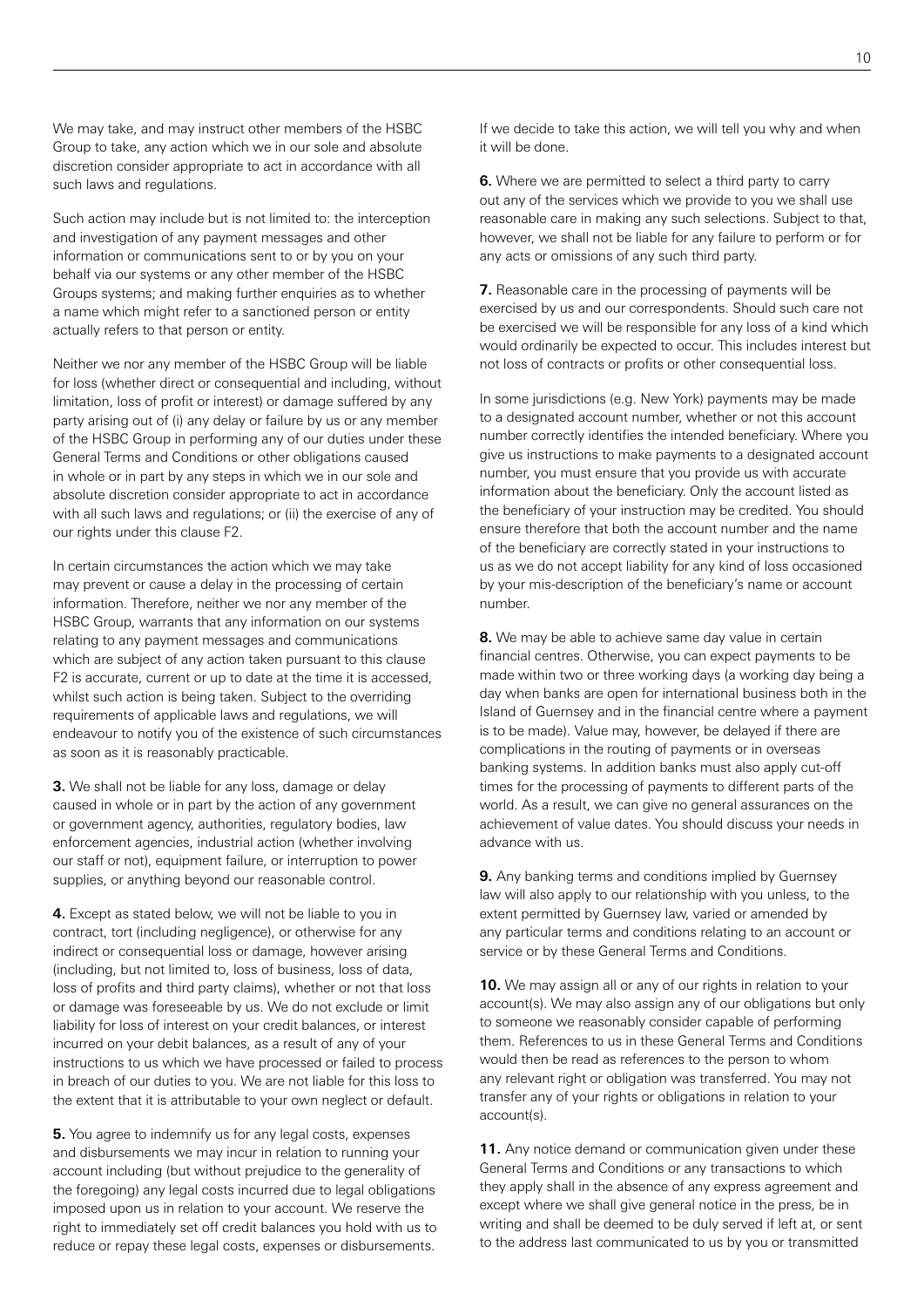to your email address given to us for such purposes. Any such notice demand or communication shall be deemed to be given, if sent by first class mail two working days after posting or five working days in the case of airmail, or if left at your address, at the time of delivery or if sent electronically at the time of transmission.

In the case of a joint account we may give notice to any one of you, which shall be deemed to be notice given to all of you.

**12.** For products in sterling, our base rate will be the rate published from time to time by HSBC Bank plc as its base rate.

**13.** Without in any way limiting Section E, you consent to us telephoning you to provide you with advice on our products and/or services. You will solicit such calls by agreeing to these General Terms and Conditions.

**14.** Each of the provisions of these General Terms and Conditions shall be severable and distinct and if at any time any one or more of such provisions is or becomes invalid, illegal or unenforceable the validity, legality and enforceability of the remaining provisions shall not in any way be affected or impaired.

**15.** We may, without prior notice to you, change the manner in which we designate or identify your account(s), including without limitation by changing the number(s) of your account(s), for example but also without limitation as a result of changes in our operating systems and/or platforms. We will notify you in writing of any changes that we make in this regard.

#### **16. Derivatives**

You may wish to consider applying to us to undertake certain derivative transactions on your behalf. Supplemental terms, conditions and risk warnings apply to any activities that we undertake in connection with derivative transactions in addition to these General Terms and Conditions, and we will provide you with a copy of such supplemental terms, conditions and risk warnings on request or when you first apply. We will also request that you complete a risk warning document to demonstrate that you understand the risks inherent in these products.

#### **17. Foreign exchange**

17.1 You may wish to consider applying to us to undertake certain foreign exchange transactions on your behalf. Supplemental terms and conditions apply to any activities that we undertake in connection with foreign exchange transactions in addition to these General Terms and Conditions, and we will provide you with a copy of such supplemental terms and conditions on request or when you first apply to undertake a foreign exchange transaction.

17.2 Where foreign exchange transactions are undertaken, these will be executed by us on a spot value basis on the day of receipt of instructions from you at our then prevailing buying or selling rate. We are not liable to complete transactions at the highest or lowest exchange rate of the day or to confirm with you the dealing exchange rate prior to completing the transaction.

17.3 Spot value is for settlement of the transaction two Business Days after the dealing date.

#### **18. Bearer Shares**

18.1 We no longer open new accounts for issued bearer share companies or a bearer share capable companies.

18.2 If you are an issued bearer share company or a bearer share capable company and for historical reasons you have one or more accounts with us, you hereby undertake:

(i) that all issued bearer shares shall be held at such approved location and with such approved custodian as we shall notify you in writing from time to time;

(ii) you shall not issue any bearer shares or any further bearer shares (as relevant) and we shall require you to confirm this in writing on an annual basis; and

(iii) you will inform us immediately in writing in the event of a change of your ownership or your issuance of initial or new bearer shares and to provide us with any appropriate information we may require, unless restricted by applicable laws and regulations.

18.3 Any failure to comply with this clause F18 may cause your account(s) to be blocked and for any proposed transactions to require special approval.

#### **19. Introduction fees**

Subject to applicable law and regulation, where you have been introduced to us by a third party (including any other member of the HSBC Group), we may pay a fee (or other remuneration or benefits) to the introducer on a one-off or continuing basis. In addition, where we pass your transactions or introduce you to a third party (including any other member of the HSBC Group) we may receive a fee (or other remuneration or benefit) from the third party on a one-off or continuing basis. Neither we nor any other member of the HSBC Group shall be obliged to account to you for any such fee (or other remuneration or benefit) received or paid by us or it. However we will supply you with details of any such fee (or other remuneration or benefit) received or paid by us where we are required to do so by law or regulation or otherwise on your specific request.

#### **20. Internet Banking Service**

We offer an Internet Banking Service which is provided upon separate application and using an application form and terms and conditions that are service specific. An example of this in practice is where a person may be authorised to communicate with us or access certain information regarding your accounts using the Internet Banking Service, but if that person is not also listed on the existing banking mandate they will be unable to communicate with us or access information regarding your accounts via any other channel e.g. by contacting your Relationship Manager.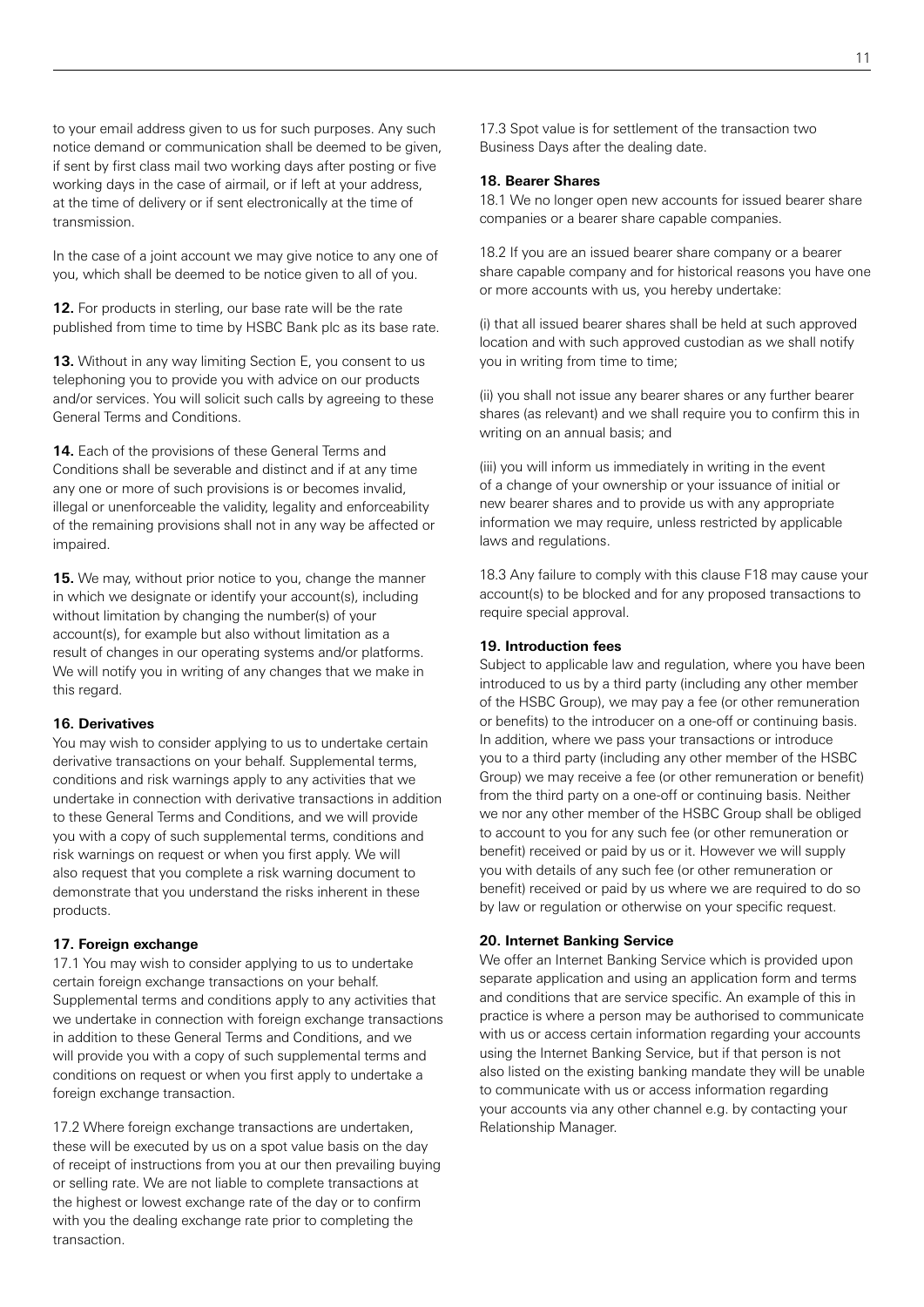#### **G. Customer complaints**

**1.** We are committed to customer service. If at any time you are not satisfied with the service provided and wish to make a complaint, our aim is to resolve all such concerns internally. Accordingly, in the first instance you should write with full details of the matter to your relationship manager. We will issue a formal final response to your complaint as soon as possible after we have received it.

**2.** If you are not satisfied with our first response, you can escalate your complaint by writing to:

**Chief Executive Officer HSBC Bank plc, Guernsey Branch Arnold House St. Julian's Avenue St. Peter Port Guernsey GY1 3NF Channel Islands**  Telephone number: **+44 (0)1481 759000** 

**3.** For further details about how we handle complaints, you can ask us for a copy of our complaints handling procedure at any time.

**4.** If you are still not satisfied with any of our responses to your complaint, or if after you first raised the matter with us three months have passed without any final response, you can refer your complaint to the Channel Islands Financial Ombudsman ("CIFO"). If we have sent you a final response you must contact CIFO within six (6) months of the date on that letter, or CIFO may not be able to review your complaint. In any event you must contact CIFO within six (6) years of the event complained about or (if later) two (2) years of when you could reasonably have been expected to become aware that you had a reason to complain. You can contact CIFO at:

#### **Channel Islands Financial Ombudsman (CIFO) PO Box 114 Jersey, Channel Islands JE4 9QG**

Telephone number: **01534 748610 (Jersey office)**  Telephone number: **01481 722218 (Guernsey office)**  Email: **enquiries@ci-fo.org**  Website: **www.ci-fo.org** 

If your complaint concerns any activities relating to investment services and you are not satisfied with responses to your complaint three months or more after first complaining, you may contact the Guernsey Financial Services Commission ("GFSC") directly about the complaint at:

**Guernsey Financial Services Commission Glategny Court Glategny Esplanade St. Peter Port Guernsey GY1 1WR**  Telephone number: **01481 712706**  Email: **info@gfsc.cc**  Website: **www.gfsc.gg** 

#### **H. Important note**

**1.** If you are in any doubt about the implications of these General Terms and Conditions you should consult with your accountant, lawyer or independent financial adviser

#### **I. Termination**

**1.** If you wish to close your account(s) you or all of you (for joint accounts) can do this at any time by writing to us. You must repay any money owed to us including any charges that you may have incurred. Any unused credit on your overdraft facility will be withdrawn.

**2.** Subject to clause I3 immediately below, we may end any contracts between us and close any of your accounts with us for any reason by giving you reasonable notice of not less than thirty (30) days in writing.

**3.** We can immediately end any contracts between us and close any of your accounts with us in any of the following situations:

(i) if you have significantly broken any of these General Terms and Conditions and, where such breach is capable of remedy, you have failed to remedy such breach within a reasonable time of us requesting you to do so;

(ii) there has been, or we reasonably suspect that there has been, fraud involving any of your accounts with us or any transactions on any such accounts;

(iii) if there has been, or we reasonably suspect that there has been, suspicious activity on any of your accounts;

(iv) if we have reasonable grounds for believing you have committed or are about to commit a crime in connection with any of your accounts;

(v) any of your accounts are, or we reasonably suspect any of your accounts are, being used for an illegal purpose;

(vi) your behaviour is improper (for example you act in a threatening or violent manner towards staff) or you act in any other way which makes it inappropriate for us to maintain your account(s);

(vii) you were not entitled to open your account(s) or take out your services;

(viii) we have demanded that you repay an overdrawn balance on any of your accounts with us and you fail to do so;

(ix) in the circumstances outlined in paragraph E6.3; or

(x) if we reasonably consider that by continuing our contract(s) with you:

- ® we may break a law, regulation, code, court order or other duty; or
- ® we, or another member of the HSBC Group, may be exposed to action or censure from any government, regulator or law enforcement agency.

**4.** We will give you notice in writing immediately after we have closed your account(s) under clause I3 above.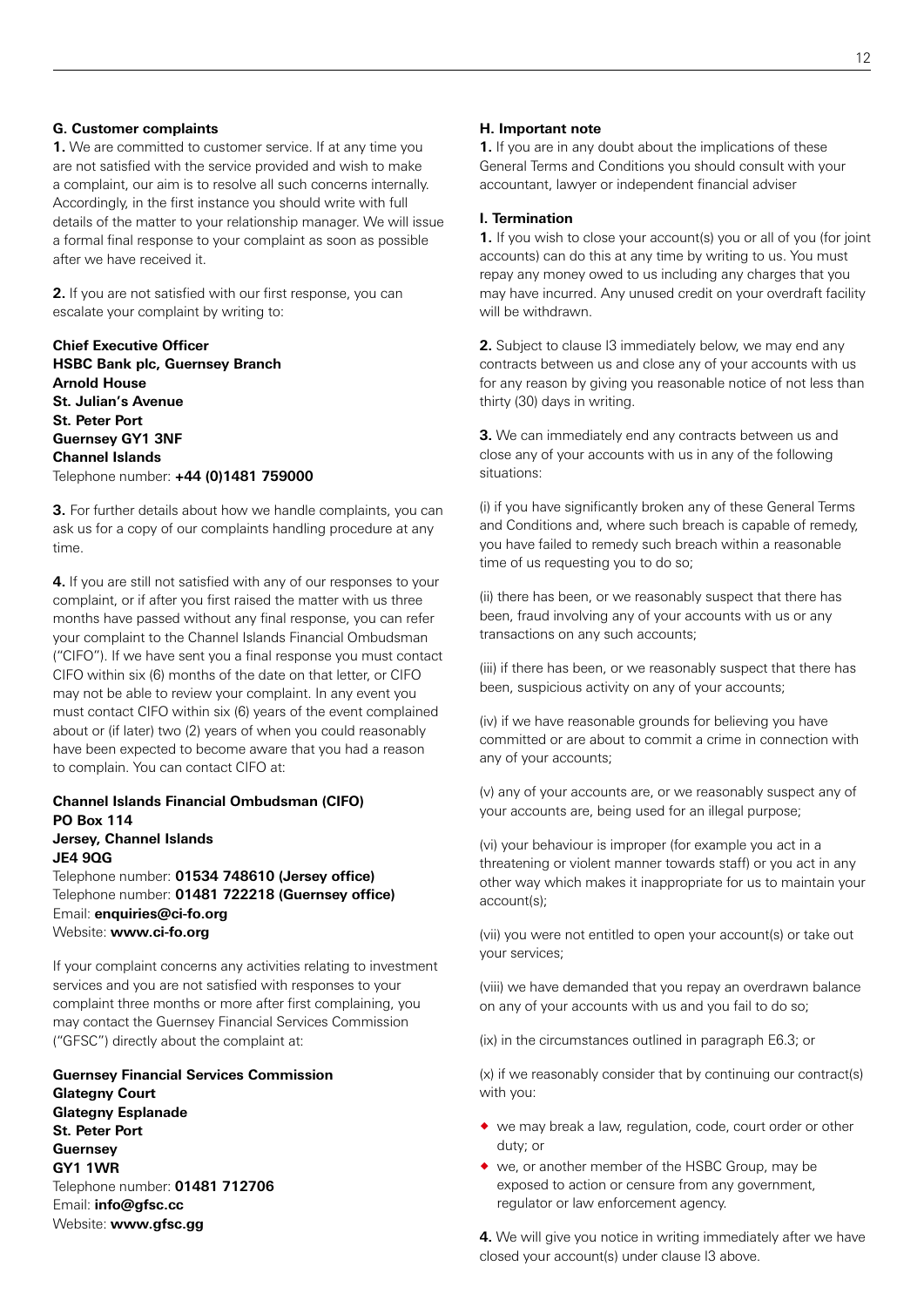**5.** If we close your account(s) we will repay any credit balance(s) or return any of your assets under our control to you. Closure of your account(s) will not affect your liability to us existing at the time of, or arising after, such termination and we may require the immediate repayment of all amounts owing on any of your accounts. Fees and charges payable under the terms of the Schedule of Charges and overdraft interest reasonably incurred on any balances outstanding will continue to accrue until full repayment is made and you will be liable to pay such fees, charges and overdraft interest to us in full.

**6.** As noted above, we may change these General Terms and Conditions upon giving you at least one month's written notice. If you do not accept a change of which such notice has been given, you should tell us before such change comes into effect. Telling us that you do not accept the change will be deemed to be your request to close your account(s). There will be no charge for this.

#### **J. Trusts**

**1.** This clause shall apply where you are a trustee of a trust (the "**Trust**").

**2.** Upon you ceasing to be a trustee by death, dissolution or otherwise, and in the absence of specific instructions in writing which are acceptable to us in our absolute discretion, we may in our absolute discretion treat the surviving or continuing account holder as having full power to act on behalf of the Trust and to deal with the Trust's assets as if there had been no such change of trustee.

**3.** We shall not be obliged to take notice of the terms of any trust deed relating to the Trust unless we are named therein as a trustee and agreed to act as such and on its usual terms or as otherwise may have been specifically agreed.

**4.** Any instructions provided by a trustee to us will be assumed, without the need for any further confirmation or investigation by us, to be proper and to not contravene any terms of the trust deed or any other document relating to the Trust.

**5.** Where you have entered into any form of arrangement (the "**Arrangement**") with us in your capacity as trustee of the Trust, we acknowledge and agree that you have entered the Arrangement solely in such capacity and that all terms conditions and provisions applicable to the Arrangement shall apply to and be enforceable against you solely in your capacity as trustee of the Trust and not otherwise. It is hereby further agreed that subject to clause J6, your liabilities and obligations under the Arrangement ("**Your Liabilities**") are at all times restricted to the value of the assets of the Trust held by you from time to time in your capacity as trustee of the Trust.

**6.** Neither clause J5 nor, to the maximum extent possible, any applicable limited recourse legislation shall apply if and to the extent that you:

(i) no longer retain recourse to some or all of the assets of the Trust (for example but without limitation due to your wilful misconduct or breach of trust); or

(ii) fail to take all reasonable steps to ensure that assets of sufficient value are maintained at all times within the Trust to meet Your Liabilities from time to time under the Arrangement.

**7.** For the purposes of clause J6, "**applicable limited recourse legislation**" means Section 42 of the Trusts (Guernsey) Law 2007 or any other provisions of similar effect in any law applicable to the Trust.

#### **K. Governing law, jurisdiction and language**

**1.** Any contracts and/or agreements between you and us to which these General Terms and Conditions apply shall be governed by and construed in accordance with the laws of Guernsey and all claims and disputes (including noncontractual claims and disputes) arising out of or in connection with these General Terms and Conditions and/or their subject matter, negotiation or formation will be determined in accordance with Guernsey law.

**2.** You and we submit to the nonexclusive jurisdiction of the courts of the Island of Guernsey in relation to all claims, disputes, differences or other matters (including noncontractual claims, disputes, differences or other matters) arising out of or in connection with these General Terms and Conditions.

**3.** These General Terms and Conditions, any contacts or agreements to which they apply and all communications with you will be in English.

#### **L. Tax matters**

**1.** We will be entitled to assume that you are, at all times, aware of and fully discharging your taxation liabilities arising out of, or in any way relating to, your account(s). Furthermore, by opening and/or maintaining accounts subject to these General Terms and Conditions, you hereby acknowledge and agree as follows:

#### 1.1 Individual customers

You are responsible for fulfilling any obligation that you may have with respect to the filing of returns or other required documentation in respect of and the payment of all relevant taxes, including, without limitation, all income, capital gains, wealth and estate taxes. The creation and continued operation of your account(s) and/or the acquisition, holding or disposal of investments or assets in such account(s), as well as any income, distributions or losses realized in relation to the operation of the account(s) may expose you to tax consequences depending on a number of factors including, but not limited to, your applicable domicile, your place of residence, your citizenship or the type of assets you hold in your account(s). Certain countries may have tax legislation with extra-territorial effect regardless of your place of domicile, residence or citizenship. We do not provide any legal or tax advice and you should seek legal and/or tax advice from an independent legal and/or tax adviser. You acknowledge and agree that we have no liability in respect of any of your tax obligations and/or any legal and/or tax advice provided to you by third parties.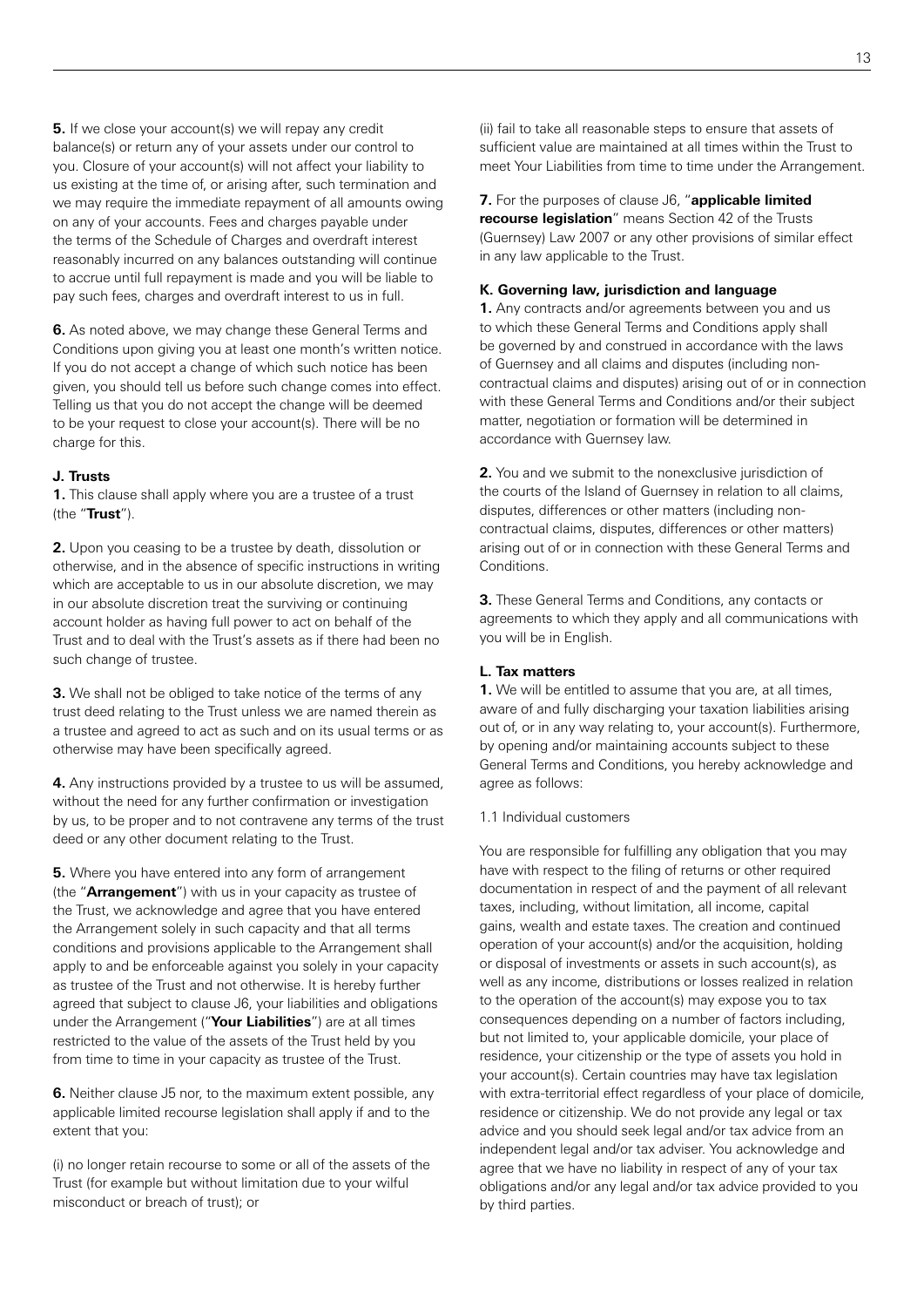#### 1.2 Non-individual customers

You and each Connected Person (as defined in Section O) is each responsible for fulfilling its own obligations with respect to the filing of returns or other required documentation in respect of reporting and payment of all relevant taxes, including, without limitation, all income, capital gains, wealth and estate taxes. The creation and continued operation of your account(s) and/or the acquisition, holding or disposal of investments or assets in such account(s), as well as any income, distributions or losses realized in relation to the operation of the account(s) may expose you or any Connected Person to tax consequences depending on a number of factors including, but not limited to, applicable domicile, place of residence, citizenship, place of incorporation or the type of assets held in the account. Certain countries may have tax legislation with extra-territorial effect regardless of place of domicile, residence, citizenship or incorporation. We do not provide any legal or tax advice and you and each Connected Person should seek legal and/or tax advice from an independent legal and/or tax adviser. You acknowledge and agree that we have no liability in respect of any of your tax obligations or those of any Connected Persons and/or any legal and/or tax advice provided to you by third parties.

**2.** In accordance with various applicable laws and regulations in place from time to time, we may be required to collect and report certain information about your tax residence. If your tax residence is outside Guernsey, we may also be legally obliged to pass on certain information about you and your accounts to the Director of Income Tax in Guernsey or equivalent depending on situs of account who may then make further disclosures to relevant jurisdictions such as the UK and the US as required under Guernsey law or in pursuance of Guernsey's international obligations (e.g. FATCA and CRS). This information includes but is not limited to:

- 2.1 name;
- 2.2 address;
- 2.3 jurisdiction(s) or residence;
- 2.4 tax identification number (or local equivalent);
- 2.5 date and place of birth;
- 2.6 account number(s);
- 2.7 customer identification number(s);
- 2.8 account balance and/or value;

2.9 in the case of a custodial account, total gross interest, dividends or any other income generated with respect to the assets held including the total gross proceeds from the sale or redemption of any assets held during the calendar year or other appropriate reporting period; and

2.10 in the case of a depository account, the total gross amount of interest paid or credited to the account during the calendar year or other appropriate reporting period.

#### **M. HSBC Group disclosure statement – Conflicts of interest**

HSBC Private Banking (C.I.) a division of HSBC Bank plc,

Guernsey Branch is a member of the HSBC Group. HSBC Bank plc, Guernsey Branch is licensed to carry out "controlled investment business" as defined in the Protection of Investors (Bailiwick of Guernsey) Law, 1987, as amended (the "POI Law") and is also subject to the requirements of the Licensees

(Conduct of Business) Rules 2016 (the "COB Rules"). Under Schedule 1 of the POI Law, Category 1 controlled investments are collective investment schemes and Category 2 includes general securities and derivatives. HSBC Bank plc, Guernsey Branch is licensed to provide certain restricted investment activities listed in Schedule 2 of the POI Law for controlled investments, being promotion, subscription, registration, dealing, management, administration, advising, custody in respect of Category 1 and Category 2 controlled investments and management and administration in respect to Category 2 only. The COB Rules require (among other things) licensees to identify and manage conflicts of interest arising from controlled investment business and to have a conflicts policy setting out procedures and controls.

The HSBC Group is a global organisation which provides a wide range of financial services. As such, it, or a company with whom it has an association ("HSBC"), may from time to time have interests which conflict with its clients' interests or with the duties that it owes to its clients. These include conflicts arising between the interests of HSBC, its associates and employees on the one hand and the interests of its clients on the other and also conflicts between clients themselves. HSBC has established procedures which are designed to identify and manage such conflicts. These include organisational and administrative arrangements to safeguard the interests of clients.

A key element of this policy is that persons engaged in different business activities involving a conflict of interest must carry on those activities independently of one another. Where necessary, HSBC maintains arrangements which restrict the flow of information to certain employees in order to protect its clients' interests and to prevent improper access to client information. HSBC may also deal as principal for its own investment account and maybe matching transactions with another client. Procedures are in place in order to protect the client's interest in this instance. In some cases, HSBC's procedures and controls may not be sufficient to ensure that a potential conflict of interest does not damage a client's interests. In these circumstances, HSBC may consider it appropriate to disclose the potential conflict to the client and obtain the client's formal consent to proceed. However, HSBC may decline to act in any circumstance where there is residual risk of damage to the interest of any client. You may have further questions which relate to the underlying procedures within HSBC. In such cases you should contact your Relationship Manager, who will direct your query accordingly.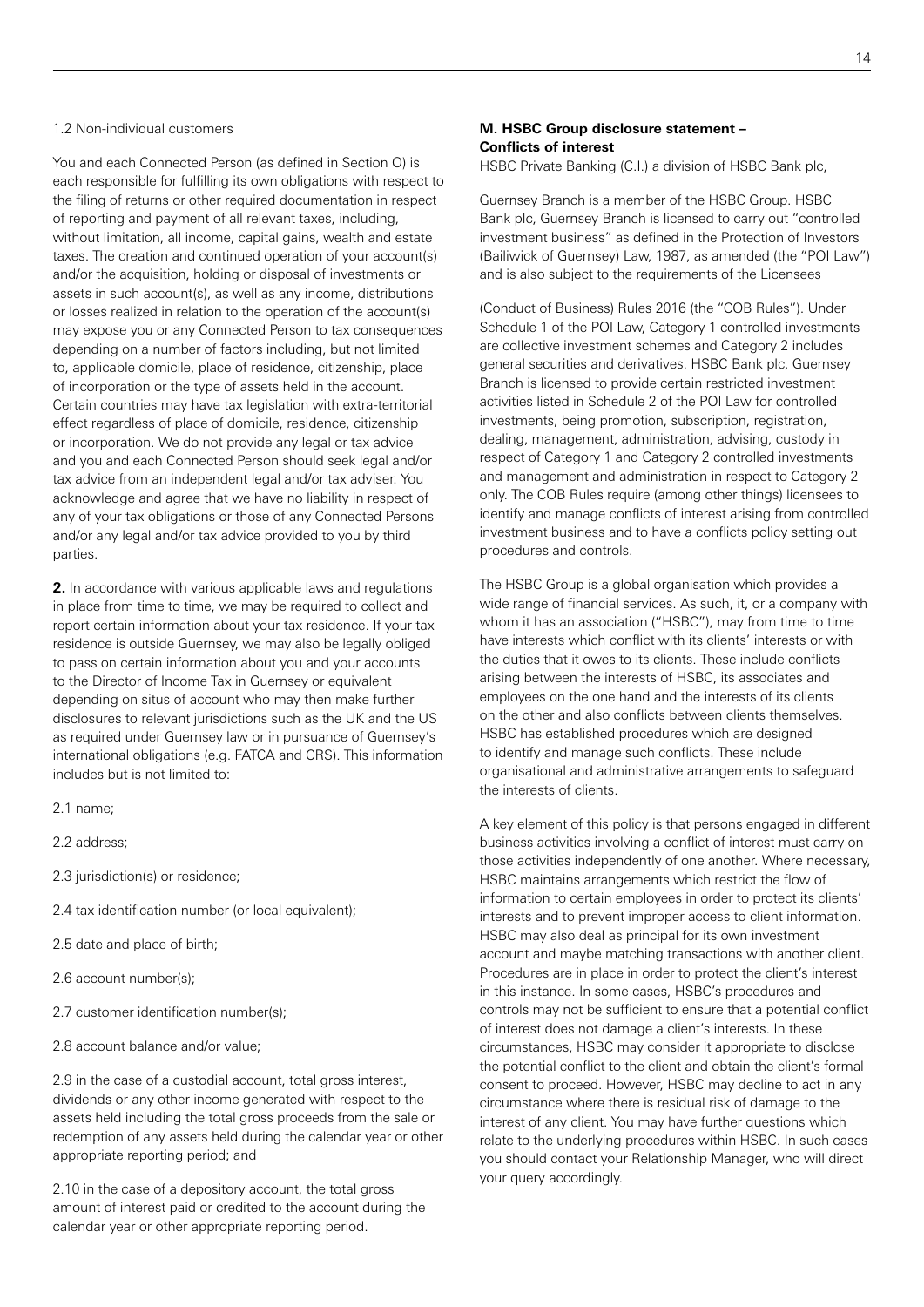#### **N. Bank of England's powers if we enter resolution**

**1.** The contractual recognition provision set out in clause N5 (the "recognition requirement") doesn't apply to you if you're any of the following:

- $\bullet$  an individual:
- ◆ a micro, small or medium-sized enterprise;
- ® a deposit holder who has placed the deposit on behalf of an ultimate beneficial owner who is an individual, micro, small or medium sized enterprise; unless you also fall into the categories listed in clause N3.

A micro, small or medium-sized enterprise is an entity that, at the time the provision is being relied on, has fewer than 250 employees and meets one or both of the following criteria:

- ® its annual turnover is no more than 50 million euros or;
- $\bullet$  its annual balance sheet total is no more than 43 million euros.

**2.** Note that certain of our liabilities are completely excluded from the recognition requirement. We set these out in clause N8.

**3.** You'll fall within this paragraph, and be covered by the recognition requirement, if:

- ® you are not an individual or a micro, small or medium-sized enterprise;
- ® any deposit into your account arose out of a transaction in connection with which someone has been convicted of a money laundering offence; or
- ® you or your beneficial owner(s) have not had your or their identity verified by us.

**4.** The recognition requirement doesn't automatically apply to liabilities which arise before 1 January 2016. It applies to 'new liabilities' incurred after that date or to contracts whose terms are materially amended on or after 1 August 2016. With respect to deposits held in your account(s) arising before 1 January 2016, new activity on such account(s) from that date will trigger the recognition requirement and will apply to your entire deposit. Further, any material amendment to the terms of a contract on or after 1 August 2016 will also trigger the recognition requirement with respect to all liabilities under that contract.

**5.** If the recognition requirement in this clause N5 applies to you, then you acknowledge and accept that the Bank of England has certain legal powers under the UK Banking Act 2009 that it can use over liabilities governed by these Terms and Conditions if we become insolvent or are likely to become insolvent. If that happens, the Bank of England can do one or more of the following:

- $\bullet$  reduce the value of our liabilities to you (which mainly means the money in your accounts (this potentially includes, in extreme circumstances, reducing them to zero));
- $\bullet$  convert the value of our liabilities to you, in full or in part, into other instruments, such as shares in us or another company; or
- ® amend your Terms and Conditions in any way they decide.

**6.** These powers are intended to allow the Bank of England to rescue a bank if it is or likely to become insolvent, and are known as "special bail-in powers." To be clear, if you're subject to these special bail-in powers, you don't lose any protection you may have under any depositor protection scheme which may apply to your accounts in the jurisdiction in which they are held.

**7.** You acknowledge and accept that the Bank of England's special bail-in powers will be legally binding on you if they are exercised.

**8.** The liabilities completely excluded from the recognition requirement include:

(a) deposits covered by European Economic Area (EEA) deposit guarantee schemes;

(b) liabilities so far as they are secured;

(c) liabilities that arise by virtue of HSBC holding client assets;

(d) a liability that arises by virtue of a relationship with a fiduciary where the underlying beneficiary is protected under applicable insolvency law ;

(e) liabilities to certain banks and certain investment firms (excluding entities that are part of our group) with an original maturity of less than seven days;

(f) liabilities with a remaining maturity of less than seven days, owed to EEA financial market infrastructure or their participants and arising from the participation in such a system;

(g) liabilities to any one of the following:

(i) employees in respect of fixed and not variable remuneration;

(ii) commercial or trade creditors arising from the provision to us of goods and services that are critical to our daily functioning;

(iii) tax and social security authorities;

(iv) EEA deposit guarantee schemes.

**9.** This provision takes precedence over any other agreement, arrangement or understanding we may have with you.

#### **O. Glossary of Terms**

**1.** In these General Terms and Conditions, the following words shall, unless the context otherwise requires, have the following meanings:

"**Associate**" has the meaning given to the term "associated company" in section 529 of the Companies (Guernsey) Law, 2008 as amended..

"**Authorities**" means any judicial, administrative or regulatory body, any government, or public or government agency, instrumentality or authority, any Tax Authority, securities or futures exchange, court, central bank or law enforcement body, or any agents thereof, having jurisdiction over any part of the HSBC Group.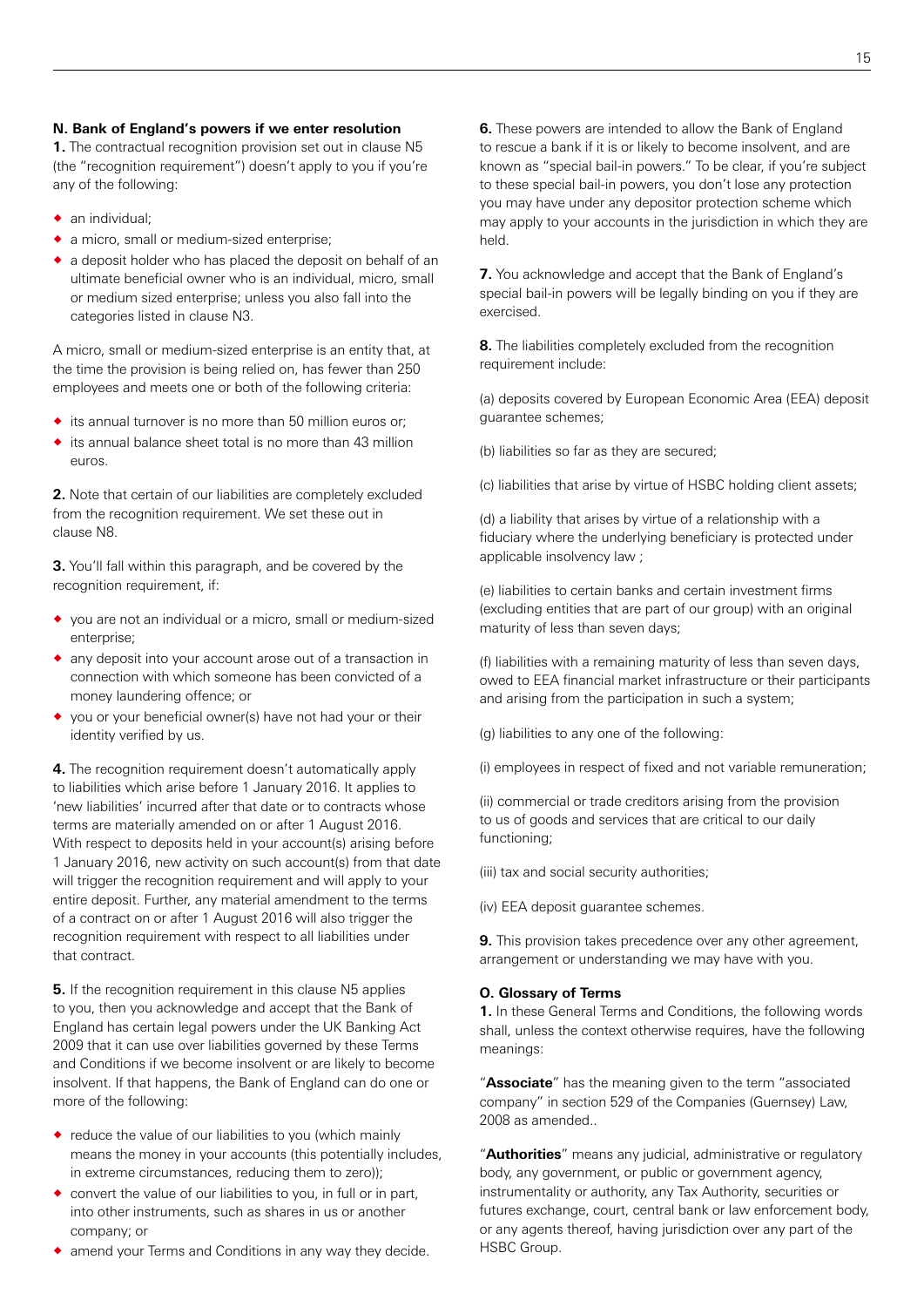"**Business Day**" means any day on which banks are open for business in London, Jersey and Guernsey.

"**Charges**" means the sums payable to us in respect of fees, commissions, expenses and charges pursuant to these General Terms and Conditions details of which are set out in the Schedule of Charges.

"**Compliance Obligations**" means obligations of any member of the HSBC Group to comply with: (a) any applicable local or foreign statute, law, regulation, ordinance, rule, judgment, decree, voluntary code, directive, sanctions regime, court order, agreement between any member of the HSBC Group and an Authority, or agreement or treaty between Authorities and applicable to us or another member of the HSBC Group ("Laws"), or international guidance and internal policies or procedures; (b) any valid demand from Authorities or reporting, regulatory trade reporting, disclosure or other obligations under Laws; and (c) Laws requiring us to verify the identity of our customers.

"**Connected Person**" means a person or entity whose information (including Personal Data or Tax Information) is provided by, or on behalf of, you to any member of the HSBC Group or otherwise received by any member of the HSBC Group in connection with the provision of the Services. In relation to you, a Connected Person may include, but is not limited to, any of your guarantors, a director or officer of a company, partners or members of a partnership, any 'substantial owner', 'controlling person', or beneficial owner, trustee, settler or protector of a trust, account holder of a designated account, payee of a designated payment, representative, agent or nominee of you, or any other persons or entities having a relationship to you that is relevant to your banking relationship with the HSBC Group.

"**controlling persons**" means individuals who exercise control over an entity (for a trust, these are the settlor, the trustees, the protector, the beneficiaries or class of beneficiaries, and any other individual who exercises ultimate effective control over the trust, and in the case of a legal entity other than a trust, such term means persons in equivalent or similar positions of control).

"**Confidential Information**" means any information that is designated by you as confidential at the time of disclosure or that a reasonable person would consider to be confidential, non-public or proprietary in nature.

"**Customer Information**" means Personal Data, Confidential Information, and/or Tax Information of either you or a Connected Person.

"**Financial Crime**" means money laundering, terrorist financing, bribery, corruption, tax evasion, fraud, evasion of economic or trade sanctions, and/or violations, or attempts to circumvent or violate any Laws or regulations relating to these matters.

"**GFSC**" means the Guernsey Financial Services Commission.

"**HSBC**" and the "**HSBC Group**" means HSBC Holdings plc and its subsidiaries and Associates;

"**Laws**" has the meaning identified in the definition of 'Compliance Obligations' above.

"**Loss**" means any claim, charge, cost (including, but not limited to, any legal or other professional cost), damages, debt, expense, tax, liability, obligation, allegation, suit, action, demand, cause of action, proceeding or judgment, however calculated or caused, and whether direct or indirect, consequential, punitive or incidental.

"**own nominee**" means any HSBC Group company or any other approved custodian selected by us.

"**Personal Data**" means any data relating to an individual (and corporate entities, in those countries where data privacy law applies to corporates), from which the individual can be identified, including, without limitation, sensitive personal data, name(s), residential address(es), contact information, age, date of birth, place of birth, nationality, citizenship, personal and marital status.

"**Purposes**" has the meaning identified in clause E4.

"**Schedule of Charges**" has the meaning identified in clause A5.

"**Services**" means, without limitation: (a) the opening, maintaining and closing of your bank account(s); (b) the provision to you of credit facilities and other banking products and services (including, for example, securities dealing, investment advisory, broker, agency, custodian, clearing or technology procuring services), processing applications, ancillary credit assessment and product eligibility assessment; and (c) the maintenance of our overall relationship with you, including marketing or promoting financial services or related products to you, market research, insurance, audit and administrative purposes.

"**sterling**" means the currency of the United Kingdom, namely the Great British Pound.

"**subsidiary**" has the meaning given to it in section 531 of the Companies (Guernsey) Law, 2008 as amended.

"**substantial owners**" means any individuals entitled to more than 10% of the profits of or with an interest of more than 10% in an entity either directly or indirectly.

"**Tax Authorities**" means domestic or foreign tax, revenue, fiscal or monetary authorities.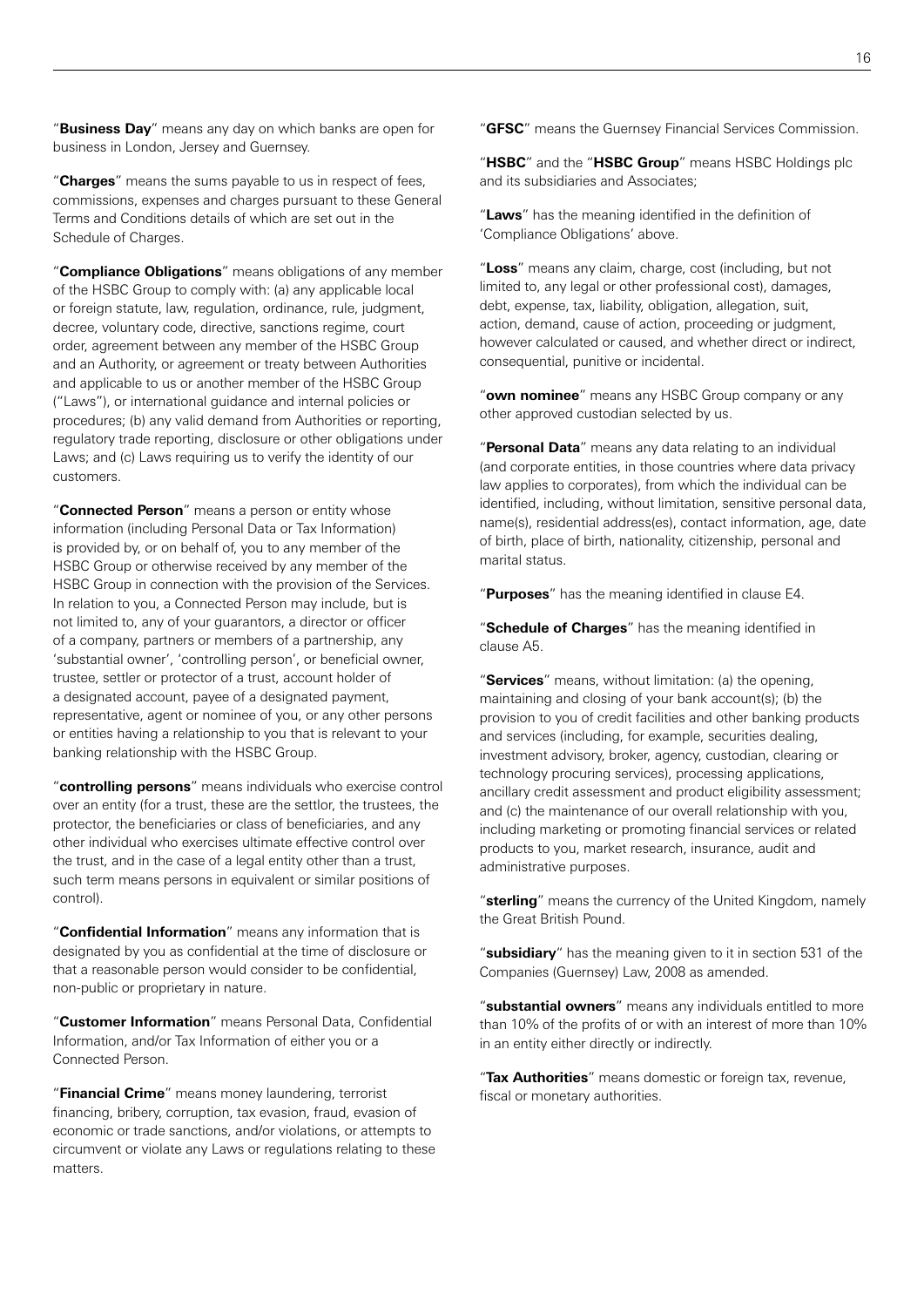"**Tax Information**" means any documentation or information (and accompanying statements, waivers and consents) relating, directly or indirectly, to your tax status (regardless of whether you are an individual or a business, non-profit or other corporate entity) and any of your owners, 'controlling persons', 'substantial owners' or beneficial owners, that we consider, acting reasonably, is needed to comply (or demonstrate compliance, or avoid non-compliance) with any HSBC Group member's obligations to any Tax Authority. 'Tax Information' includes, but is not limited to, information about: tax residence and/or place of organisation (as applicable), tax domicile, tax identification number, Tax Certification Forms, and certain Personal Data (including name(s), residential address(es), age, date of birth, place of birth, nationality, and citizenship). "**Tax Certification Forms**" means any forms or other

documentation as may be issued or required by a Tax Authority or by us from time to time to confirm the tax status of an account holder or the Connected Person of an entity.

**2.** References to the singular includes the plural (and vice versa).